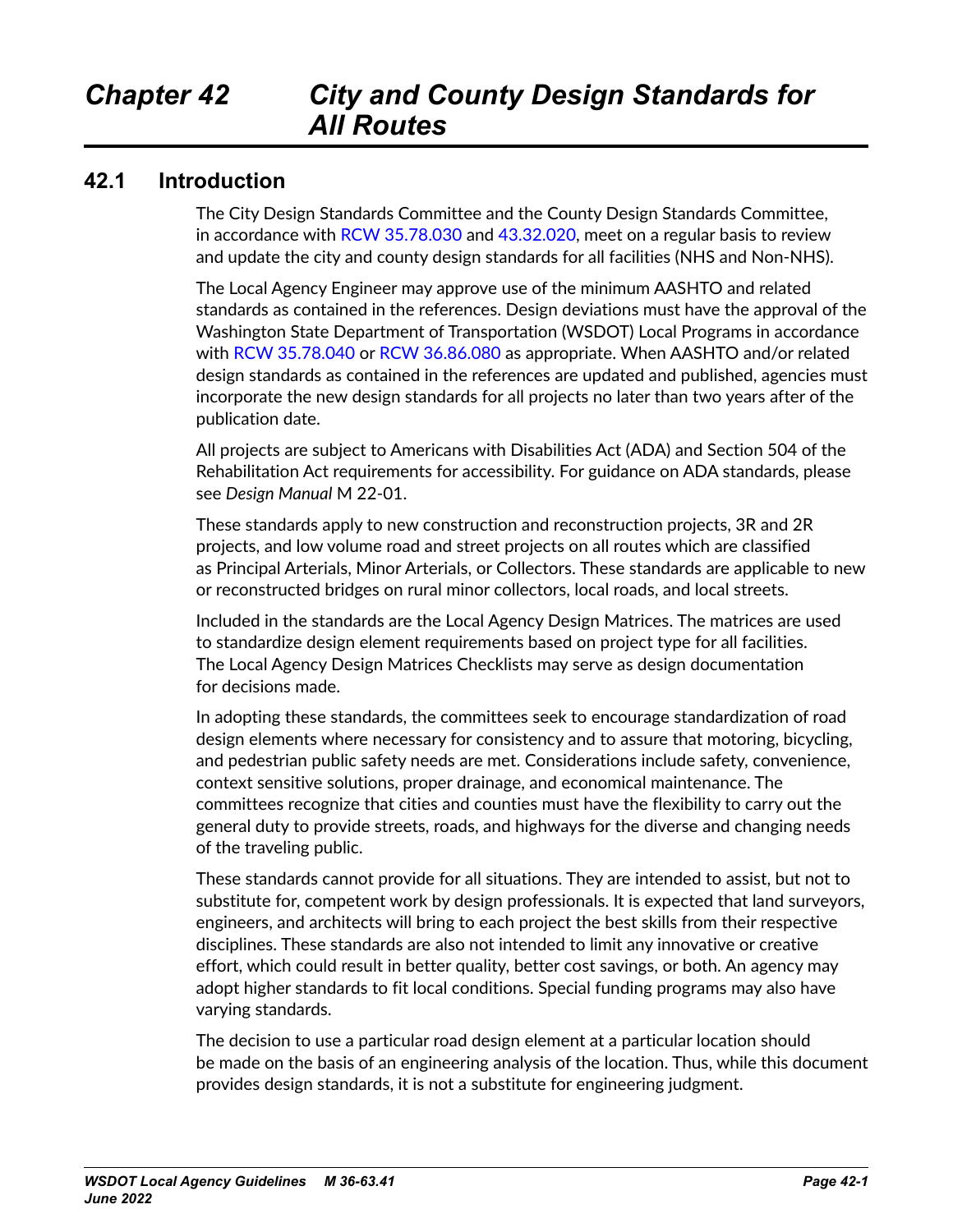Engineers should take into account all available information, including available funding, and use the professional judgment that comes from training and experience to make the final design determination. There shall be a record, of the matters considered during the design process that justify decisions made regarding the final project design. The project design must be approved by the approving authority as outlined on the agency's Certification Acceptance Agreement or the acting designated authority for a Non-Certification Acceptance agency. See Chapter 43.

## **42.2 Committee Membership**

| <b>City Design</b><br><b>Standards Committee</b><br><b>RCW 35.78.020</b>                                                 | <b>County Design</b><br><b>Standards Committee</b><br>RCW 43.32.010                                      | Other<br><b>Participants</b>                                                                          |
|--------------------------------------------------------------------------------------------------------------------------|----------------------------------------------------------------------------------------------------------|-------------------------------------------------------------------------------------------------------|
| Jim Parvey, PE<br>Senior Principal Engineer<br>City of Tacoma<br>jparvey@cityoftacoma.org                                | Seth Walker, PE<br><b>Assistant County Engineer</b><br>Columbia County<br>seth_walker@co.columbia.wa.us  | Alison Hellberg<br>Association of Washington Cities<br>alisonh@awcnet.org                             |
| Charles Hill, PE<br><b>Engineer Manager</b><br>City of Lakewood<br>chill@ci.puyallup.wa.us                               | Craig Erdman, PE<br><b>County Engineer</b><br><b>Franklin County</b><br>cerdman@franklincountywa.gov     | Randy Hart, PE<br><b>County Road</b><br><b>Administration Board</b><br>randy@crab.wa.gov              |
| Mike Johnson, PE<br>Design Engineering and<br><b>Construction Advisor</b><br>City of Seattle<br>mike.johnson@seattle.gov | Eric Pierson, PE<br><b>County Engineer</b><br><b>Chelan County</b><br>eric.pierson@co.chelan.wa.us       | Chris Workman, PE<br>Project Engineer<br><b>Transportation Improvement Board</b><br>chrisw@tib.wa.gov |
| Dan Buller, PE<br>Principle Engineer Design<br>City of Spokane                                                           | Grace Amundsen Barnkow, PE<br><b>County Engineer</b><br>Pacific County<br>gbarnkow@co.pacific.wa.us      | John Donahue, PE<br><b>WSDOT Design</b><br>donahjo@wsdot@wa.gov                                       |
| Martin Hoppe, PE, PTOE<br><b>Transportation Manager</b><br>City of Lacey<br>pmhoppe@ci.lacey.wa.us                       | Wayne Cornwall, PE<br><b>County Engineer</b><br><b>Stevens County</b><br>wcornwall@stevenscountywa.gov   | Joel Barnett, PE<br>Federal Highway Administration                                                    |
| Ravyn Whitewolf, PE, PMP, AVS<br><b>Public Works Director</b><br>City of Blaine<br>rwhitewolf@cityofblaine.com           | Theresa Parsons, PE<br>Design Engineering Manager<br><b>Thurston County</b><br>parsont@co.thurston.wa.us | Mike Horton<br>Operations Mgr. for Transportation<br><b>AECOM</b><br>michael.horton@aecom.com         |

These design standards were developed with the approval and authorization of:

\_\_\_\_\_\_\_\_\_\_\_\_\_\_\_\_\_\_\_\_\_\_\_\_\_\_\_\_\_\_\_\_\_\_\_\_\_\_\_ Kyle McKeon, Committee Chair Engineering Services Manager Headquarters Local Programs Washington State Department of Transportation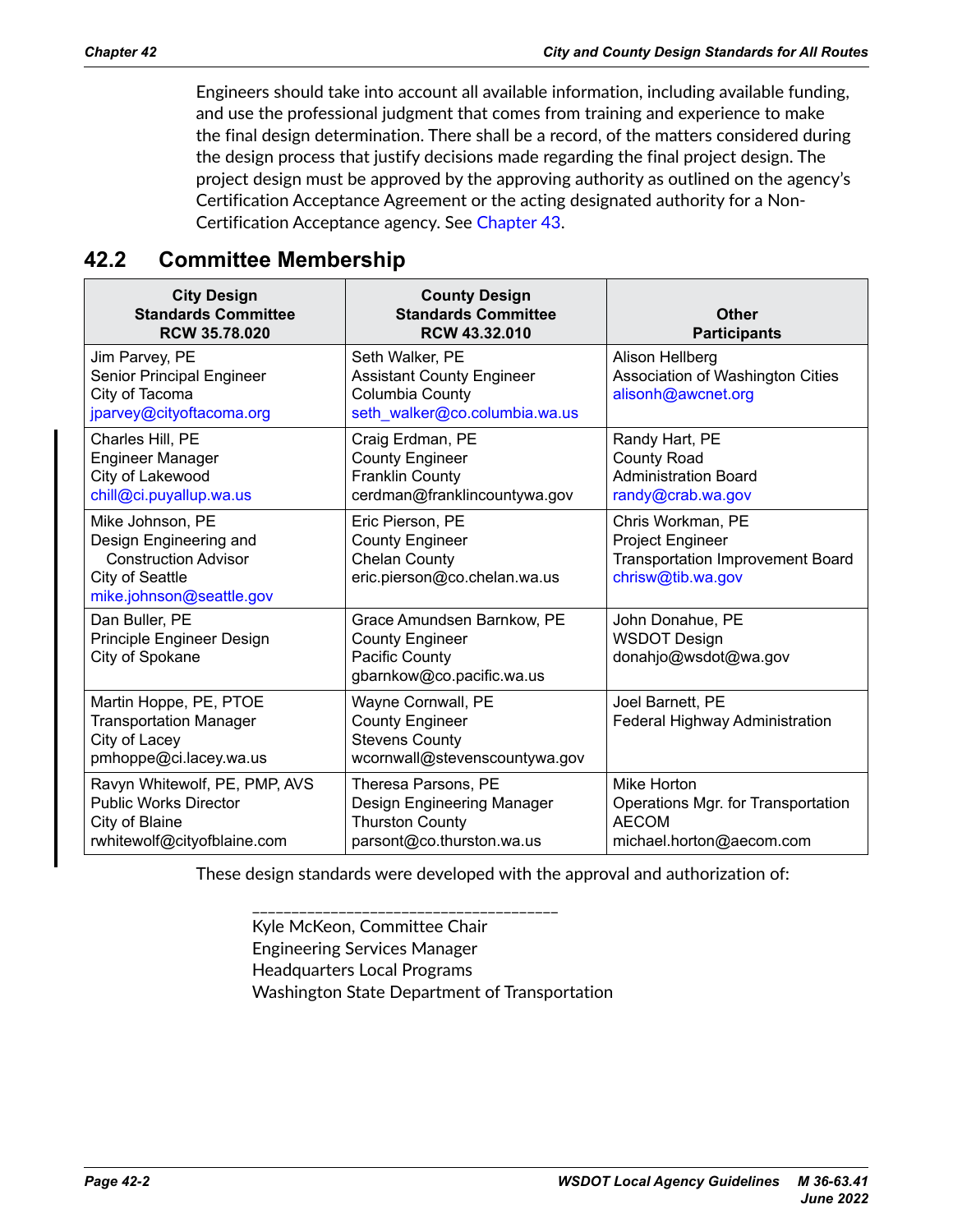## **42.3 Local Agency Design Matrices**

The Local Agency Design Matrices were created as part of the Local Agency Standards to assist designers in determining the design level for the geometric and safety elements of a project. The Local Agency Design Matrix Checklist may serve as documentation for design decisions made.

**.31 Using the Matrices** – The column headings on each of the three design matrices are design elements. They are based principally on the 13 controlling design criteria recognized by FHWA: design speed, lane width, shoulder width, bridge width, structural capacity, horizontal alignment, vertical alignment, grade, stopping sight distance, cross slope, superelevation, vertical clearance, and horizontal clearance. Within the column headings, some of the controlling criteria have been combined (for example, design speed is part of horizontal and vertical alignment). The matrices are divided into three tables, one each for Roadways, Cross Roads, and Bridges. Within the three tables the project types are identical, design elements vary depending on which elements apply.

A blank cell within the design matrix signifies that the design element need not be addressed because it is beyond the scope of the project type.

Design levels of City and County Design Standards (D), AASHTO (A), and Agency Evaluate (AE), are used in the matrix. The design level codes are noted in the cells by D, A or AE or by a number corresponding to a footnote. For roads that have volumes less than 400 ADT, AASHTO Geometric Design of Very Low Volume Roads (ADT<400) may be used.

Optional Checklists have been provided for the designer to use with the matrix. A checklist is available for each type of project in Appendix 42.101.

Matrix Cells: Each Matrix cell is either blank or has a coded design level.

**.32 Design Levels** – If the Design Level is D, use the Geometric Cross-Section for Two-Way Roads and Streets within the City and County Design Standards on page 12.

If the design level is A, the design standard is AASHTO (the most current edition of the AASHTO publication *A Policy on Geometric Design of Highway and Streets*, "Guidelines for Geometric Design of Very Low-Volume Local Roads (ADT< 400)," or as noted in the City and County Design Standards. When AASHTO and/or related design standards as contained in the references are updated and published, agencies must comply with the new design standards for all projects no later than two years after of the publication date.

When the Matrix cell has either a "D" or an "A" and the final design utilizes something less than Design Level A, a Design Deviation, approved by Headquarters Local Programs, is required.

A Blank Cell on a matrix line indicates that particular design element requires no evaluation or documentation. If the agency decides to improve or modify a blank cell design element, that element must meet Design Level A and the agency must justify in their design document files why the decision to upgrade the design element was made. Per FHWA guidelines, if an improvement in a "Blank Cell" area is made, it must meet all requirements of design level A. Or if, in the opinion of the agency's design Engineer, Design Level A cannot be achieved, a Design Exception may be considered.

AE in a matrix cell indicates that an agency needs to determine if the existing design element is less than Design Level A. If the existing design element meets or exceeds Design Level A the agency notes that in the design documents and no further action is required. If the existing design element is less than Design Level A, the agency shall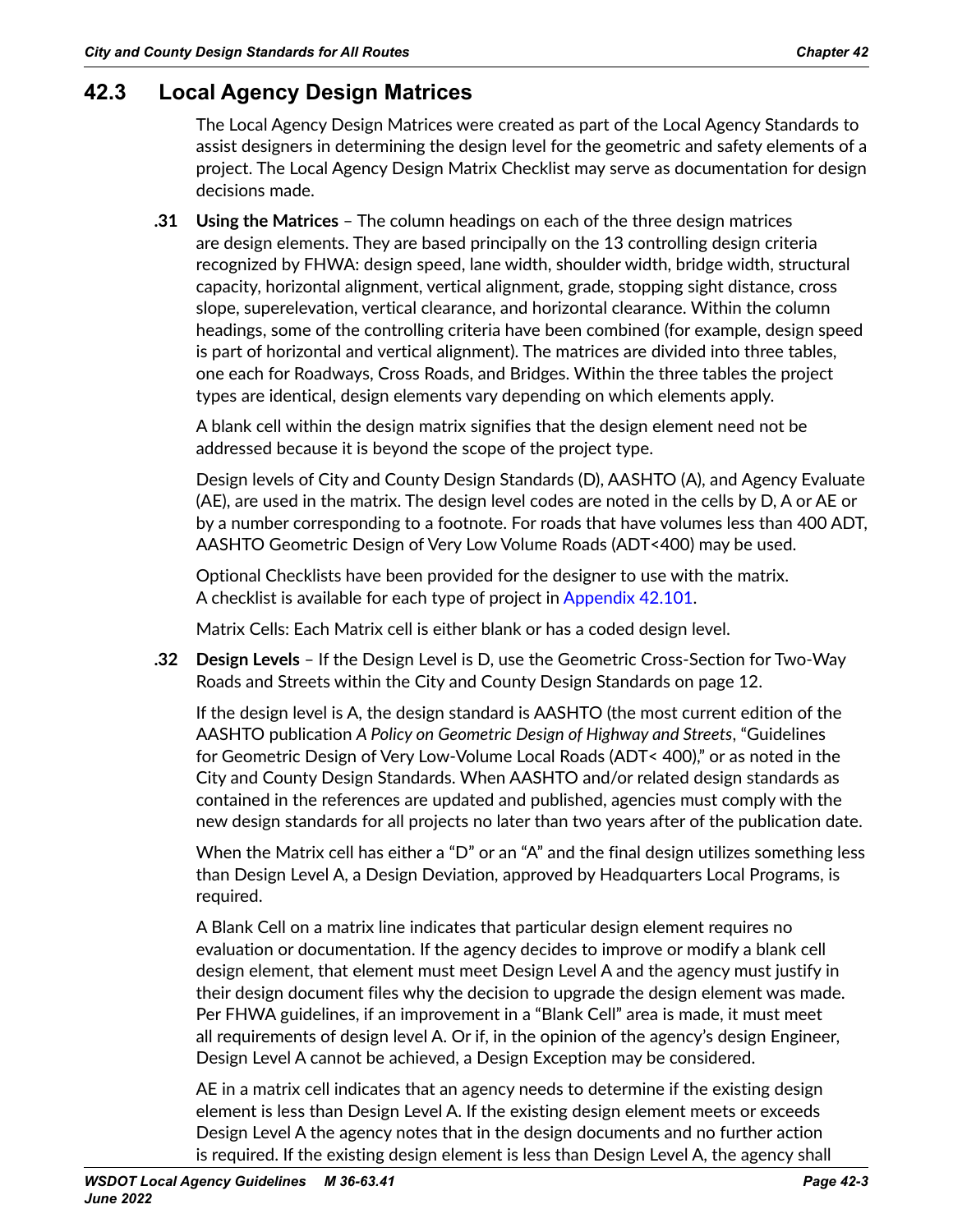determine the impacts and cost effectiveness of upgrading the design element to Design Level A. The decision whether or not to upgrade, and its analysis and justification shall be in the agency design documentation files. If the agency upgrades, Design Level A applies. Or if, in the opinion of the agency's design Engineer, Design Level A cannot be achieved, a Design Exception may be utilized.

A Design Exception may be utilized if, in the opinion of the local agency's design Engineer, the existing design element is being improved but Design Level D or A cannot be achieved. For example, design standard requires a 6 foot wide shoulder for a project, the existing condition is a two foot wide shoulder but the best that can be reasonably achieved is a 4 foot wide shoulder. This is a Design Exception, improvement is being made but not to Design Level A.

## **42.4 Local Agency Design Matrix Definitions**

- **.41 Design Elements**  Design elements are the principal elements of design that are common to projects. The following elements are shown on the Design Matrix.
	- Horizontal Alignment is the horizontal attributes of the roadway including horizontal curvature, superelevation, and stopping sight distance; all based on design speed.
	- Vertical Alignment is the vertical attributes of the roadway including vertical curvature, profile grades, and stopping sight distance; all based on design speed.
	- Lane Width is the distance between lane lines.
	- Shoulder Width is the distance between the outside or inside edge line and the edge of in-slope, or face of barrier.
	- Lane and Shoulder Taper (pavement transitions) are the rate and length of transition of changes in width of roadway surface.
	- Pedestrian Facility is a facility designed to meet the needs of pedestrians in accordance with city, county, and ADA requirements concurrent with a local agency project
	- Sidewalk Width is the width of a sidewalk from the face of curb to the back of sidewalk.
	- Cross Slope, Lane is the rate of elevation change across a lane. This element includes the algebraic difference in cross slope between adjacent lanes.
	- Cross Slope, Shoulder is the rate of elevation change across a shoulder.
	- Superelevation is the rotation of the roadway cross section in such a manner as to overcome part of the centrifugal force that acts on a vehicle traversing a curve.
	- Fill/Ditch Fore Slope is downward slope from edge of shoulder to bottom of ditch or catch.
	- Clear Zone is the total roadside border area, starting at the edge of the traveled lane, available for use by errant vehicles. This area may consist of a shoulder, a recoverable slope, a nonrecoverable slope, and/or a clear run-out area.
	- Safety Improvements are the safety items listed under the "Safety Improvements" section of these standards.
	- Shared Use Bicycle and Pedestrian Facilities are walkways, paths, or trails for shared use by both pedestrian and bicycle traffic. Effective July 1, 2012, refer to the current AASHTO bicycle design standards and/or standards submitted by the local agency which have been approved by Local Programs for any facility allowing bicycle traffic, and NATCO urban bikeway design guide.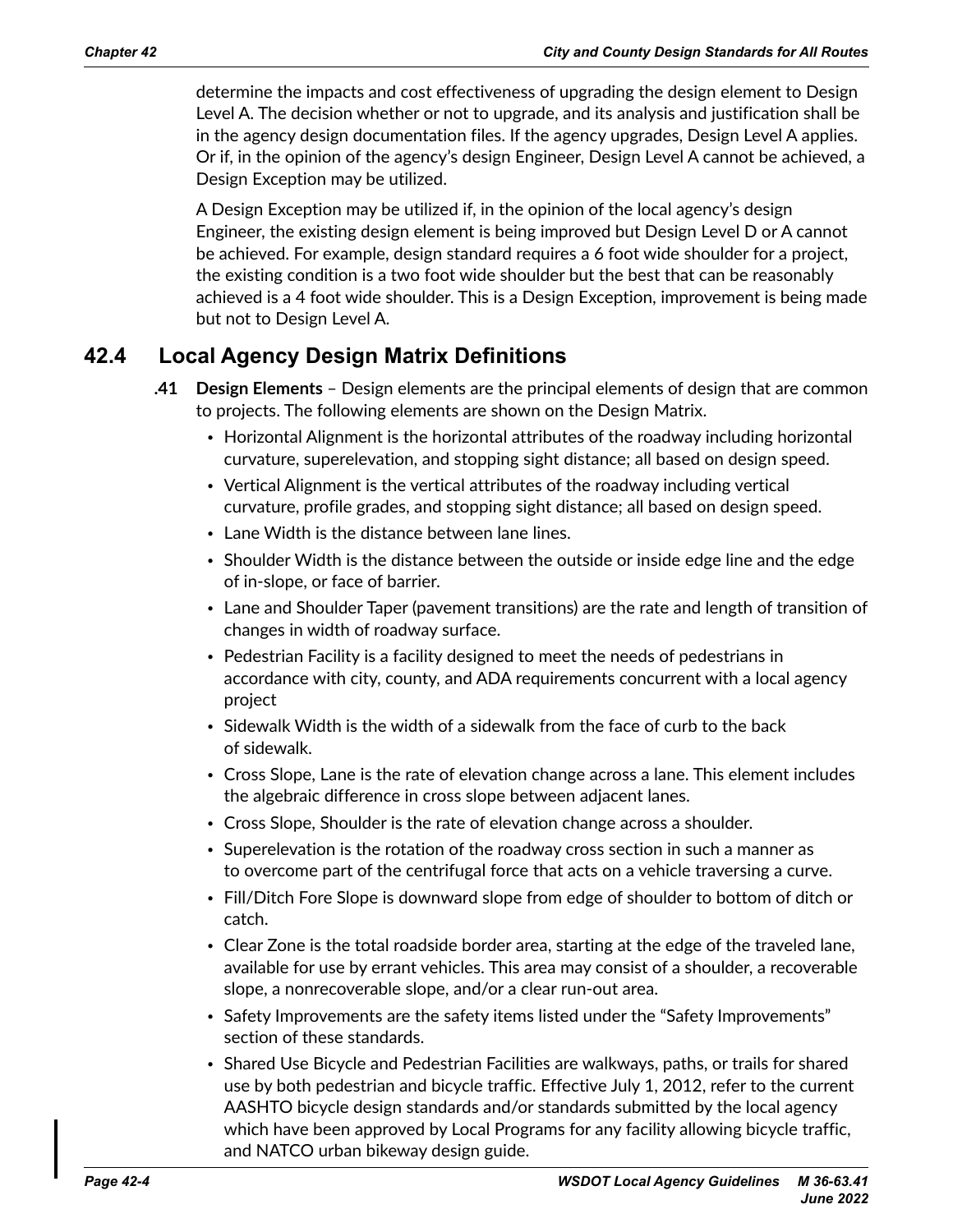- Turn Radii is the geometric design of the intersection to allow the design vehicle for each turning movement to complete the turn without encroachment.
- I/S (Intersection) Sight Distance is the distance that the driver of a vehicle on the crossroad can see along the through roadway, as compared to the distance required for safe operation.
- I/S Angle is the angle between any two intersecting legs at the point that the center lines intersect.
- Barriers Standard Run (Std Run) are guardrail and other barriers excluding terminals, transitions, attenuators, and bridge rails.
- Barriers Bridge Rail is barrier on a bridge excluding transitions.
- Bridge Vertical Clearance is the minimum height between the roadway including shoulder and an overhead obstruction.
- Bridge Structural Capacity is the load bearing ability of a structure.
- Terminals are crashworthy end treatment for longitudinal barriers that is designed to reduce the potential for spearing, vaulting, rolling, or excessive deceleration of impacting vehicles from either direction of travel. Impact attenuators are considered terminals and beam guardrail terminals include anchorage.
- Transitions are sections of barriers used to produce a gradual stiffening of a flexible or semi-rigid barrier as it connects to a more rigid barrier or fixed objects.

#### **.42 Project Type Definitions**

- New Construction involves the construction of a new roadway facility or structure where nothing of its type currently exists.
- Reconstruction projects may add additional travel lanes to an existing roadway or bridge and if 50 percent or more of the project length involves vertical or horizontal alignment changes, the project will be considered reconstruction.
- 3R projects focus primarily on the preservation and extending of the service life of existing facilities and on safety enhancements. Work may include: resurfacing, pavement structural and joint repair, lane and shoulder widening, alterations to vertical grades and horizontal curves, bridge repair, removal or protection of roadside obstacles, and improving bridges to meet current standards for structural loading and to accommodate the approach roadway width.
- 2R projects focus primarily on restoration of pavement structure, crown correction, ride quality basic safety, and spot safety. Widening shoulders for continuity with the existing roadway cross section is acceptable.
- Railroad is a project to reduce the accident frequency and severity at grade crossings. Project elements may include, signals, bells, signage, pavement markings gates or surfacing at the crossing. Railroad-highway grade separation projects are also in this category. If the project includes other roadway work, use 3R matrix line.
- Bridge New/Replacement is a new bridge or a replacement of an existing bridge.
- Bridge Widening is the widening of existing bridges.
- Bridge-Other are Project types that may include, scour mitigation, painting, seismic retrofit, deck repair, strengthening, rehabilitation, and electrical mechanical repairs.
- Paths and/or Trails is the construction of non-motorized facilities that are independent of a roadway alignment.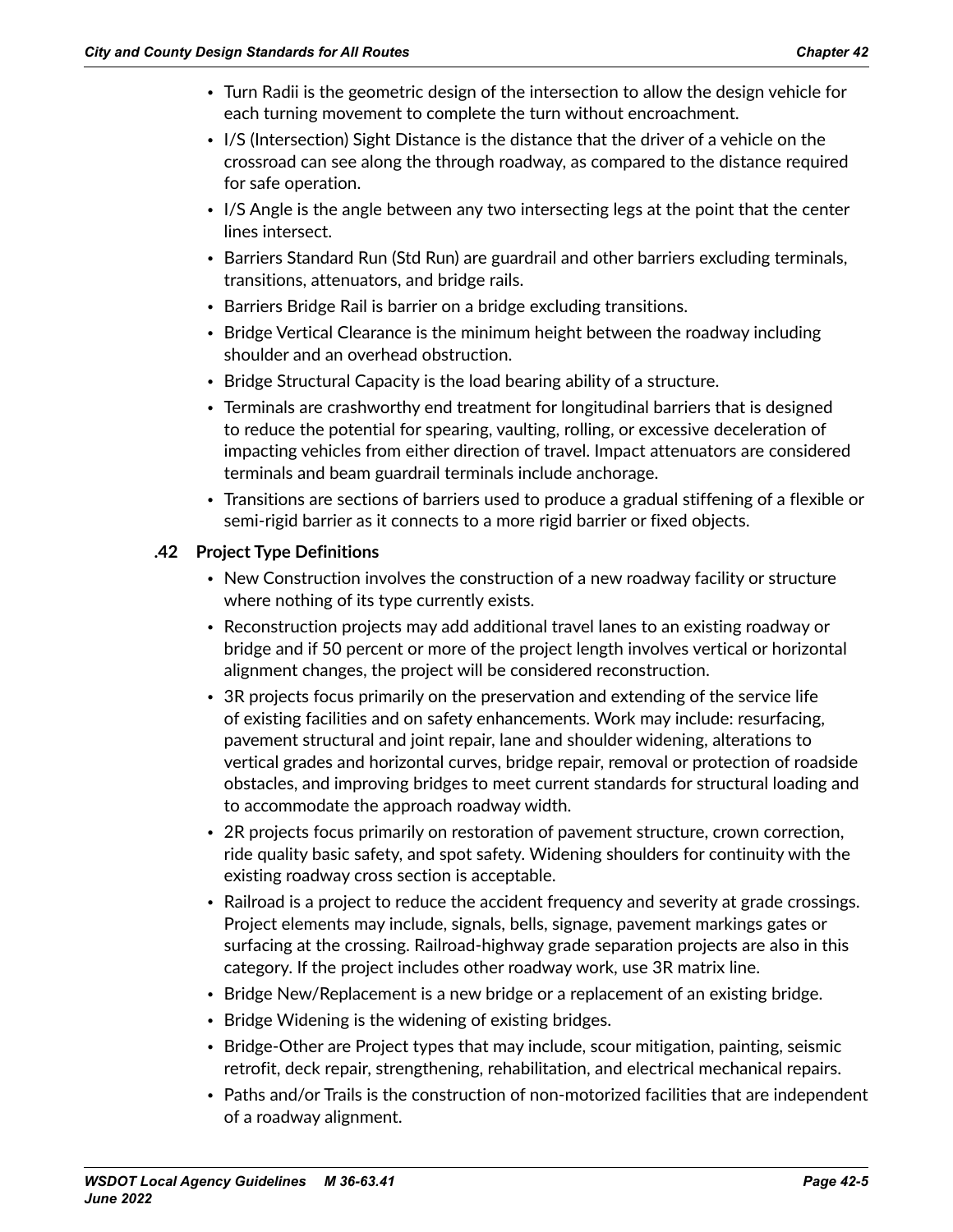- Pedestrian Facilities are projects with a main focus of providing pedestrian facilities for public use.
- Other, Interpretive Centers, Etc. projects may include, bicycle facilities, structures, bus shelters, archeology and historic preservation, and buildings.
- Parking Facilities are projects that construct parking facilities. Project types may include Park and Ride facilities and on-street parking.

#### **.43 Other Definitions**

- Average Daily Traffic (ADT) The general unit of measure for traffic defined as the total volume during a given time period (in whole days), greater than one day and less than one year, divided by the number of days in that time period.
- Design Hourly Volume (DHV) The DHV is generally the 30th highest hourly volume (30 DHV) of the future year chosen for design. On the average rural road or arterial, DHV is about 15 percent of ADT. For urban areas, DHV is usually between 8 to 12 percent of the ADT.
- Low Volume Roads and Streets For this document, a collector or lower classified road or street with an ADT of less than 400.
- Resurfacing The addition of a layer or layers of paving material to provide additional structural integrity or improved serviceability and rideability.
- Restoration Work performed on either pavement sections or bridge decks to render them suitable for an additional stage of construction. This may include supplementing the existing roadway by increasing surfacing and paving courses to provide structural capability and minor shoulder widening to provide roadway section continuity. Restoration will generally be performed within the existing right of way.
- Rehabilitation Similar to "Restoration" except the work may include, but is not limited to, the following:
	- **–** Reworking, strengthening, or removing and replacing the base and/or subgrade.
	- **–** Recycling or reworking existing materials to improve their structural integrity.
	- **–** Adding underdrains.
	- **–** Replacing or restoring malfunctioning joints.
	- **–** Substantial pavement under-sealing when essential for stabilization.
	- **–** Pavement grinding to restore smoothness, providing adequate structural thickness remains.
	- **–** Removing and replacing deteriorated materials.
	- **–** Crack and joint sealing but only when the required shape factor is established by routing or sawing.
	- **–** Improving or widening shoulders.

Rehabilitation may require acquisitions of additional right of way.

• Traveled Lane – The portion of the roadway intended for the movement of vehicles, exclusive of shoulders and lanes for parking, turning, and storage for turning.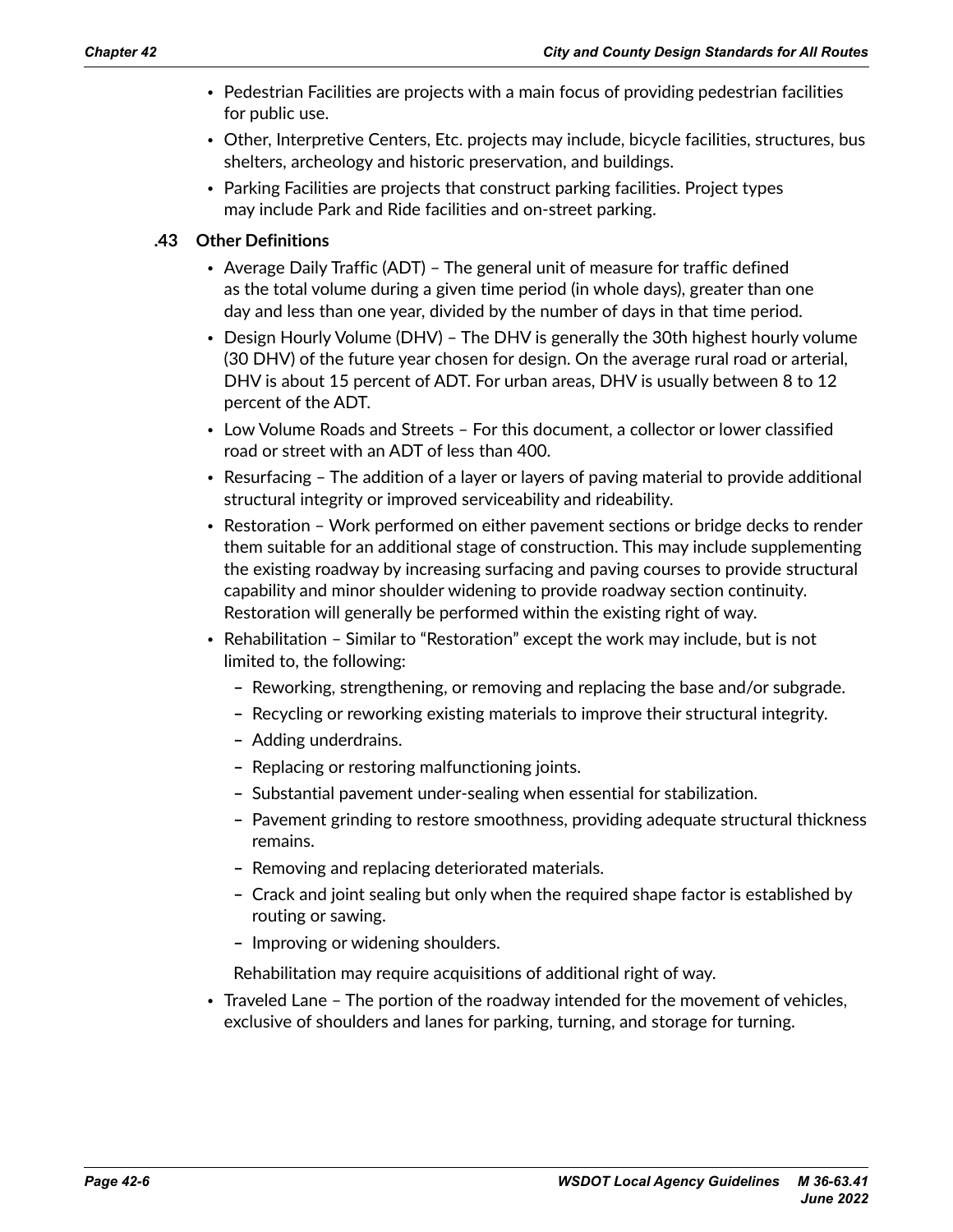**.44 Safety Improvements** – When using AASHTO guidance for clear zone determinations, the designer should take into account all AASHTO guidance (i.e., AASHTO Roadside Design Guide) relating to clear zone and project circumstances. See references section of this chapter.

#### **Mandatory Upgrades**

- 1. Update all delineation and signing in accordance with the current MUTCD. (This does not include replacement of sign bridges or cantilever supports.)
- 2. Modify substandard guardrail transitions and terminals to current standards.

#### **Agency Evaluate Need**

- 3. Adjust existing features that are affected by resurfacing, such as guardrails, monuments, catch basins, and access covers. Adjustment may include asphalt tapers as appropriate.
- 4. Modification of drainage structures, which present a hazard in the clear zone, e.g., beveled end sections/safety bars for both parallel and cross-drains.
- 5. Remove, relocate, reduce severity of hazard by providing crashworthy features, protect, or delineate roadside obstacles inside the design clear zone.
- 6. Restore sight distance at public road intersections and the inside of curves through low cost measures if they are available such as removal or relocation of signs and other obstructions, and cutting of vegetative matter. The local agency Engineer will determine if the measures are low cost.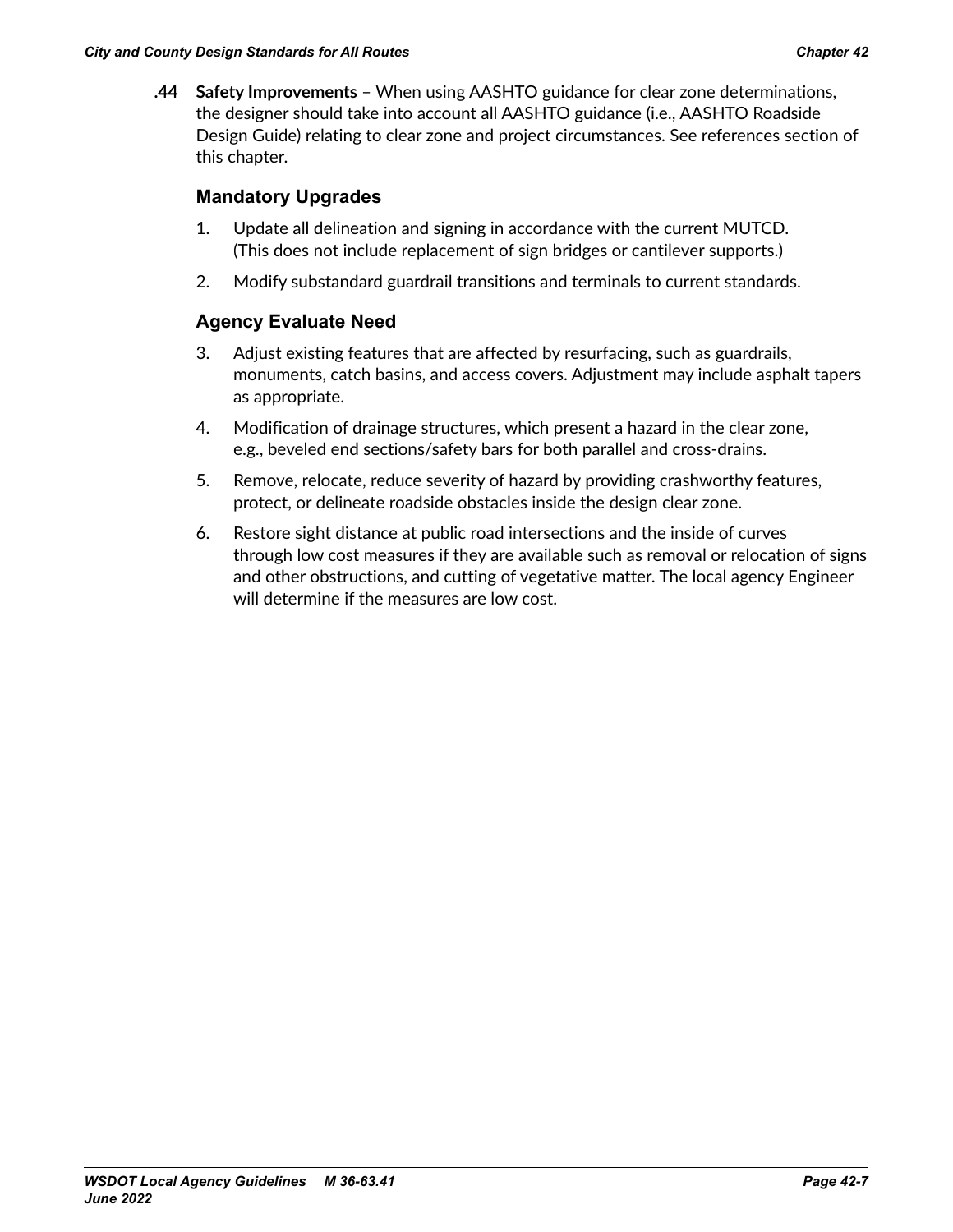| Project Type<br>$\Rightarrow$                                                                      |                          |                 |                          |                          |                          |                                   |                               |                          | <b>Roadways</b>         |                                                                                                                                                    |                                         |               |                                 |                         |                        |
|----------------------------------------------------------------------------------------------------|--------------------------|-----------------|--------------------------|--------------------------|--------------------------|-----------------------------------|-------------------------------|--------------------------|-------------------------|----------------------------------------------------------------------------------------------------------------------------------------------------|-----------------------------------------|---------------|---------------------------------|-------------------------|------------------------|
| $\hat{\mathbb{U}}$<br>Design<br>Elements                                                           | Horiz.<br>Align.         | Align.<br>Vert. | Width<br>Lane            | Shldr<br>Width           | ane &<br>Shidr<br>Taper  | Pedestrian<br>Facilities          | <b>Slope</b><br>Cross<br>Lane | Slope<br>Cross<br>Shldr  | Slopes<br>Ditch<br>Fill | Improvements<br>Safety                                                                                                                             | <b>Bike/Ped</b><br>Facilities<br>Shared | Radii<br>Turn | Sight<br>Dist<br>$\overline{3}$ | Angle<br>$\overline{8}$ | Guardrail<br>& Barrier |
| New Construction                                                                                   | $\hfill \Box$            | $\Omega$        | $\hfill \Box$            | $\Box$                   | $\Omega$                 | $\overline{\phantom{0}}$          | $\Box$                        | $\Box$                   | $\Omega$                | ⋖                                                                                                                                                  | $\overline{\phantom{0}}$                | ⋖             | $\Box$                          | ⋖                       | ⋖                      |
| Re-Construction                                                                                    | ⋖                        | ⋖               | ⋖                        | $\prec$                  | ⋖                        |                                   | ⋖                             | ⋖                        | ⋖                       | ⋖                                                                                                                                                  | ↽                                       | ⋖             | ⋖                               | ⋖                       | ⋖                      |
| 3R                                                                                                 | ¥E                       | Æ               | Æ                        | Æ                        | Æ                        | ᡪ                                 | Æ                             | ¥E                       | Æ                       | $\mathbf{\Omega}$                                                                                                                                  | ↽                                       | ¥E            | ¥E                              | ¥E                      | ↽                      |
| 2R                                                                                                 |                          |                 |                          |                          |                          |                                   | 当人                            | ¥E                       |                         | $\mathbf{\Omega}$                                                                                                                                  | ↽                                       |               |                                 |                         | ↽                      |
| included, use 3R<br>roadway work<br>Railroad (If<br>ine)                                           |                          |                 |                          |                          |                          |                                   |                               |                          |                         | Æ                                                                                                                                                  |                                         |               | Æ                               |                         |                        |
| Paint, Seismic,<br>Rehabilitation,<br>Scour, etc.<br><b>Bridge</b>                                 |                          |                 |                          |                          |                          |                                   |                               |                          |                         |                                                                                                                                                    |                                         |               |                                 |                         |                        |
| Trails                                                                                             | $\overline{\phantom{0}}$ | ↽               | $\overline{\phantom{0}}$ | ᠇                        |                          |                                   | ↽                             | $\overline{\phantom{0}}$ | ↽                       | ↽                                                                                                                                                  | ↽                                       | ↽             |                                 | ↽                       |                        |
| Pedestrian Facility<br>Improvement<br>Projects                                                     |                          |                 |                          |                          |                          |                                   |                               |                          |                         |                                                                                                                                                    | ᠇                                       |               |                                 |                         |                        |
| Other, Interpretive<br>Centers, etc.                                                               | $\overline{\phantom{0}}$ | ↽               | $\overline{\phantom{0}}$ | $\overline{\phantom{0}}$ | $\overline{\phantom{0}}$ |                                   | ↽                             | $\overline{\phantom{0}}$ | ↽                       | $\prec$                                                                                                                                            | ↽                                       | ↽             | $\overline{\phantom{0}}$        | ↽                       | ᠇                      |
| Parking Facilities                                                                                 | ⋖                        | ⋖               | ⋖                        | ⋖                        | ⋖                        | ᠇                                 | ⋖                             | ⋖                        | ⋖                       | ⋖                                                                                                                                                  | ᠇                                       | ⋖             | ⋖                               | ⋖                       | ᠇                      |
| Agency Evaluate to Design Level A<br>Design Level D<br>Design Level A<br>AE<br>$\Omega$<br>$\prec$ |                          |                 |                          |                          |                          | $\div$<br>$\overline{\mathbf{N}}$ |                               |                          |                         | Refer to Safety Improvements on page 7. Mandatory Upgrade items 1 and all others are AE.<br>When provided, must meet current applicable standards. |                                         |               |                                 |                         |                        |

**Local Agency Design Matrix** *Table 1.1*

Local Agency Design Matrix<br>Table 1.1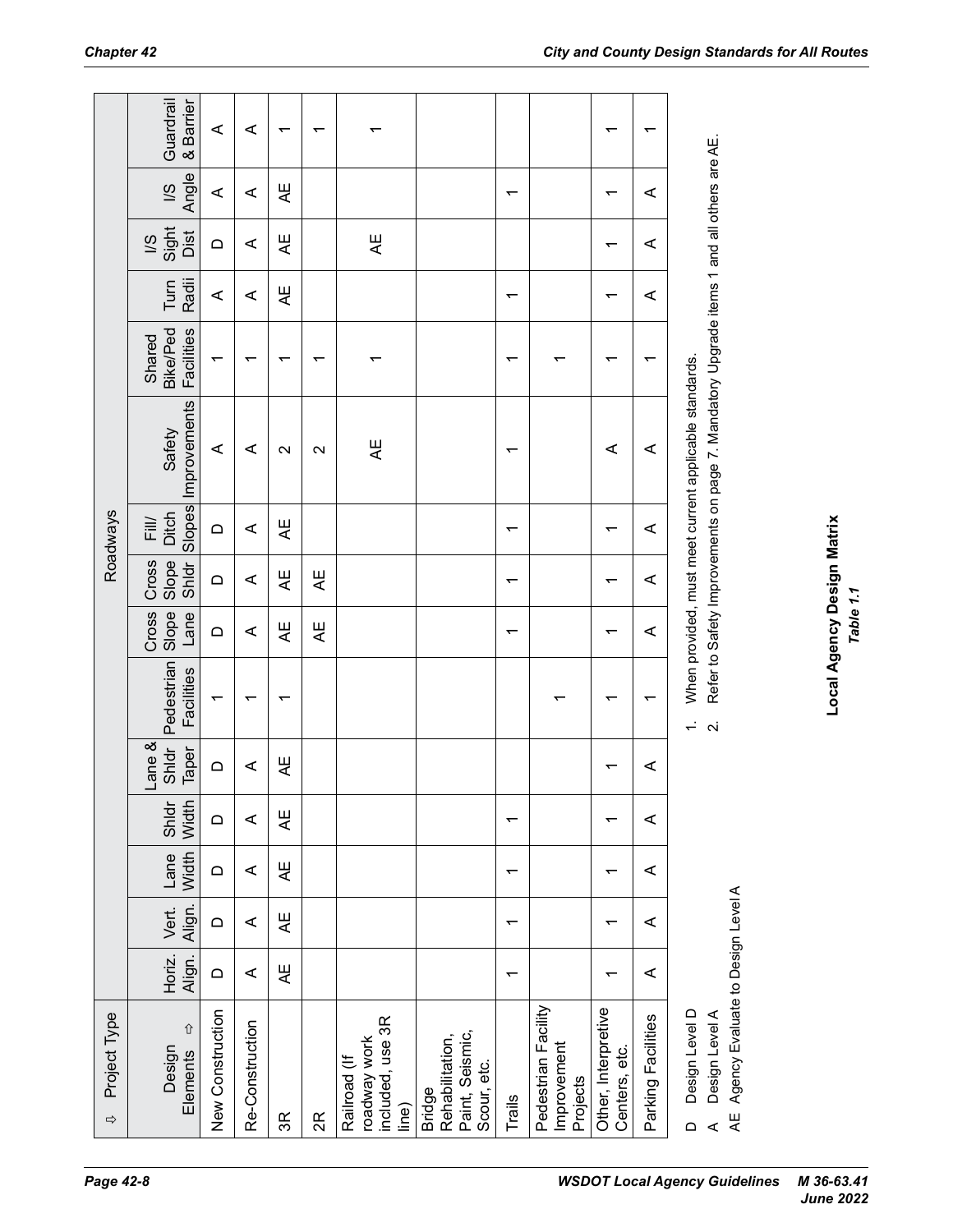| Project Type<br>⇩                                   |                 |                |               |                | Cross Roads          |                             |                                                |
|-----------------------------------------------------|-----------------|----------------|---------------|----------------|----------------------|-----------------------------|------------------------------------------------|
| Design Elements<br>$\Rightarrow$                    | Horiz.<br>Align | Vert.<br>Align | Lane<br>Width | Shidr<br>Width | Fill/Ditch<br>Slopes | Safety<br>Improve-<br>ments | Shared<br><b>Bike/Ped</b><br><b>Facilities</b> |
| <b>New Construction</b>                             | <b>AE</b>       | <b>AE</b>      | AE            | AE             | <b>AE</b>            | 2                           |                                                |
| Re-Construction                                     | AE              | AE             | AE            | <b>AE</b>      | <b>AE</b>            | 2                           |                                                |
| 3R                                                  | AE              | AE             | AE            | AE             | AE                   | 2                           |                                                |
| 2R                                                  |                 |                |               |                |                      |                             |                                                |
| Railroad<br>(If roadway work included, use 3R line) |                 |                |               |                |                      |                             |                                                |
| Bridge Rehabilitation, Paint, Seismic, etc.         |                 |                |               |                |                      |                             |                                                |
| Trails                                              |                 |                |               |                |                      |                             |                                                |
| Pedestrian Facility Improvement Projects            |                 |                |               |                |                      |                             |                                                |
| Other, Interpretive Centers, etc.                   |                 | 1              | 1             | 1              | 1                    |                             |                                                |
| <b>Parking Facilities</b>                           | A               | A              | A             | A              | A                    |                             |                                                |

D Design Level D

1. When provided, must meet current standards.

A Design Level A

- AE Agency Evaluate to Design Level A
- 2. Refer to Safety Improvements on page 7. Mandatory Upgrade items 1 and all others are AE.

#### **Local Agency Design Matrix** *Table 1.2*

| Project Type<br>⇩                                |               |                | <b>Bridges</b>        |                        |                    |
|--------------------------------------------------|---------------|----------------|-----------------------|------------------------|--------------------|
| Design Elements<br>$\Rightarrow$                 | Lane<br>Width | Shidr<br>Width | Vertical<br>Clearance | Structural<br>Capacity | <b>Bridge Rail</b> |
| <b>New Construction</b>                          | D             | D              | D                     | D                      | D                  |
| Re-Construction                                  | A             | A              | D                     | D                      | D                  |
| 3R                                               | AE            | AE             | AE                    | AE.                    |                    |
| 2R                                               |               |                | AE                    | AE                     |                    |
| Railroad (If roadway work included, use 3R line) |               |                |                       |                        |                    |
| Bridge Rehabilitation, Paint, Seismic, etc.      |               |                |                       |                        |                    |
| <b>Trails</b>                                    |               |                |                       |                        |                    |
| Pedestrian Facility Improvement Projects         |               |                |                       |                        |                    |
| Other, Interpretive Centers, etc.                |               |                |                       |                        |                    |
| <b>Parking Facilities</b>                        | A             | A              | AE                    | AE                     |                    |

#### **Local Agency Design Matrix** *Table 1.3*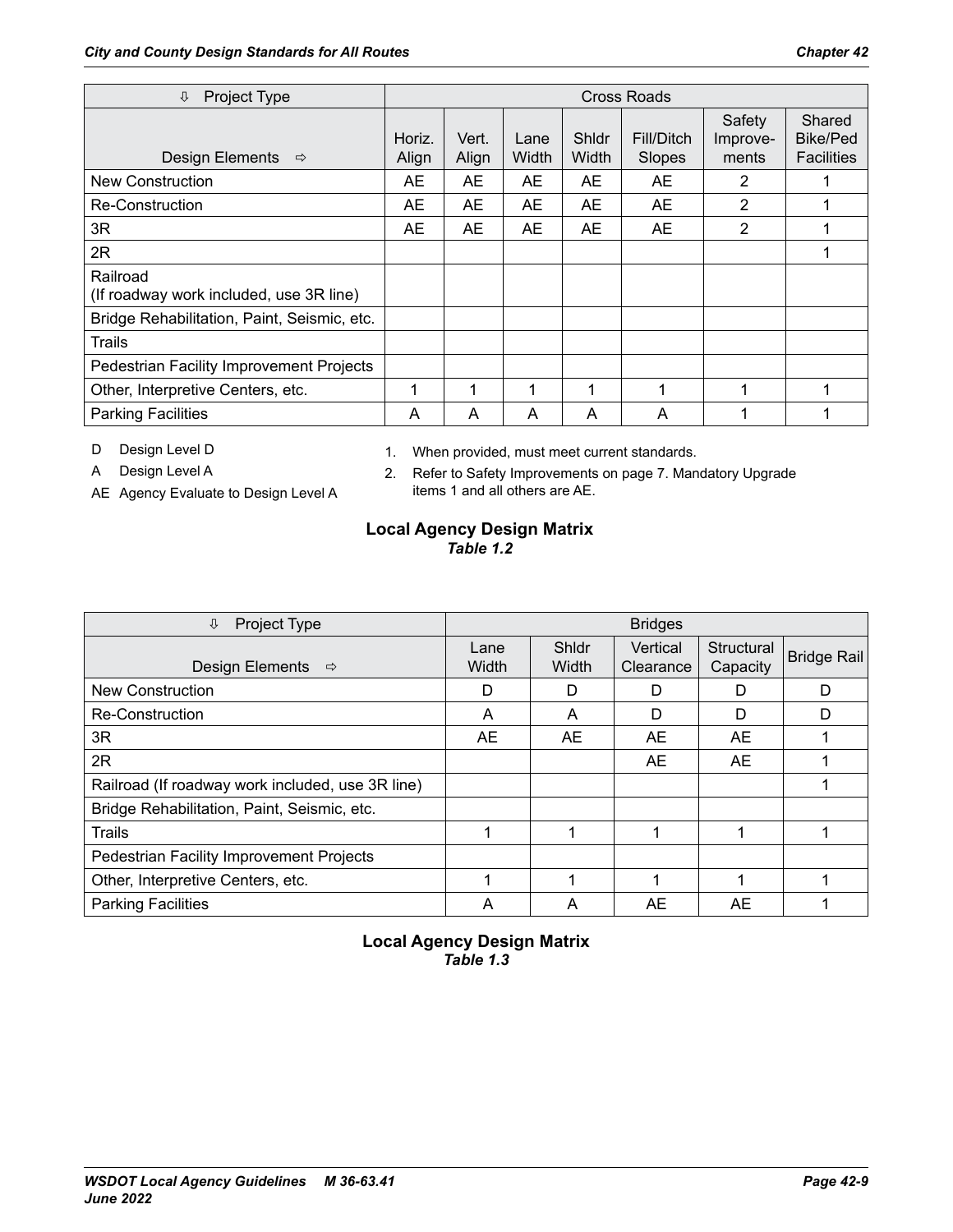

**Cross Section**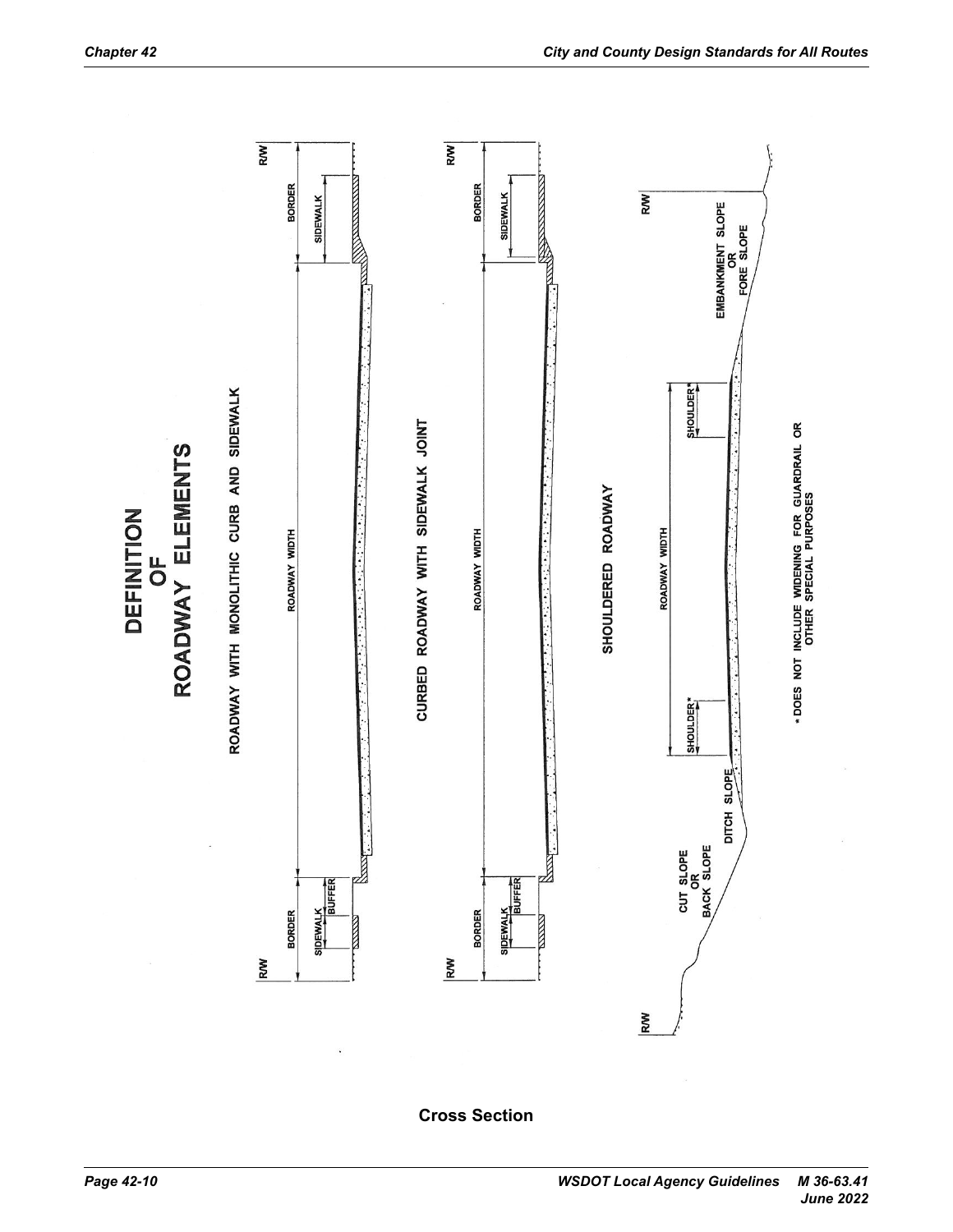## **42.5 Design Level D Standards for Two Way Roads and Streets**

|                              |                               |                                   |                                  | Arterial                                        |                                   |                   |                                  |                                                                                        |                                | Collector                       |                                |                                  |
|------------------------------|-------------------------------|-----------------------------------|----------------------------------|-------------------------------------------------|-----------------------------------|-------------------|----------------------------------|----------------------------------------------------------------------------------------|--------------------------------|---------------------------------|--------------------------------|----------------------------------|
|                              |                               | Principal                         |                                  |                                                 | Minor                             |                   |                                  |                                                                                        |                                |                                 |                                |                                  |
|                              | $\vert$ Curbed <sup>(4)</sup> | Shouldered                        |                                  | Curbed <sup>(4)</sup>                           |                                   | Shouldered        |                                  | Curbed <sup>(4)</sup>                                                                  |                                | Shouldered                      |                                |                                  |
| Design Standards             | <b>DHV AII</b>                | <b>DHV</b><br><b>Below</b><br>200 | <b>DHV</b><br>200<br>and<br>Over | <b>DHV AII</b>                                  | <b>DHV</b><br>Below 100 to<br>100 | <b>DHV</b><br>200 | <b>DHV</b><br>201<br>and<br>Over | <b>DHV 400</b><br>and Over                                                             | <b>ADT</b><br>400<br>to<br>750 | <b>ADT</b><br>751<br>to<br>1000 | <b>DHV</b><br>100<br>to<br>200 | <b>DHV</b><br>201<br>and<br>Over |
| <b>Right of Way</b>          |                               |                                   |                                  | Not less than required for all design elements. |                                   |                   |                                  |                                                                                        |                                |                                 |                                |                                  |
| Roadway Width $(1)(2)(7)(9)$ | 24ft                          | 36ft                              | 40ft                             | 24ft                                            | 32ft                              | 36ft              | 40ft                             | 24ft                                                                                   | 26ft                           | 28ft                            | 34ft                           | 40ft                             |
| Lane width:                  |                               |                                   |                                  |                                                 |                                   |                   |                                  |                                                                                        |                                |                                 |                                |                                  |
| 1. Exterior $(2)(7)$         | 12 <sup>ft</sup>              | 12 <sup>ft</sup>                  | 12 <sup>ft</sup>                 | 12 <sup>ft</sup>                                | 12 <sup>ft</sup>                  | 12 <sup>ft</sup>  | 12ft                             | 12 <sup>ft</sup>                                                                       | 10ft                           | 10ft                            | 11 <sub>ft</sub>               | 12ft                             |
| 2. Interior Thru(2)          | 11 <sub>ft</sub>              | 11 <sub>ft</sub>                  | 11 <sup>ft</sup>                 | 11 <sup>ft</sup>                                | 11 <sub>ft</sub>                  | 11ft              | 11 <sub>ft</sub>                 | 11 <sup>ft</sup>                                                                       | 10ft                           | 10ft                            | 11 <sub>ft</sub>               | 11ft                             |
| 3. Two Way Left Turn(2)      | 11 <sub>ft</sub>              | 11ft                              | 11ft                             | 11 <sup>ft</sup>                                | 11 <sub>ft</sub>                  | 11ft              | 11 <sub>ft</sub>                 | 11 <sup>ft</sup>                                                                       | 10ft                           | 10ft                            | 11 <sub>ft</sub>               | 11 <sub>ft</sub>                 |
| 4. Exclusive Turn $(2)$      | 11ft                          | 11 <sub>ft</sub>                  | 11 <sub>ft</sub>                 | $11$ ft                                         | 11 <sub>ft</sub>                  | 11ft              | $11$ ft                          | 11 <sup>ft</sup>                                                                       | 10ft                           | 10ft                            | 11 <sub>ft</sub>               | 11ft                             |
| 5. Parking $(2)$             | $10ft^{(3)}$                  |                                   |                                  | $10ft^{(3)}$                                    |                                   |                   |                                  |                                                                                        | (5)                            |                                 |                                |                                  |
| Shoulder Width(6)(7)(9)(2)   |                               | 6ft                               | 8ft                              |                                                 | 4ft                               | 6ft               | 8ft                              |                                                                                        | 3ft                            | 4ft                             | 6ft                            | 8ft                              |
| Clear Zone/Side Slopes       | AASHTO <sup>(10)</sup>        |                                   |                                  |                                                 |                                   |                   |                                  |                                                                                        |                                |                                 |                                |                                  |
| Ditch Slope (in slope)       |                               |                                   |                                  |                                                 |                                   |                   |                                  | Slopes steeper than 4:1 should only be used when achieving a 4:1 slope is impractical. |                                |                                 |                                |                                  |

(1) For curbed, distance from face of curb to face of curb. For shouldered, distance from paved edge to paved edge of shoulder.

(2) May be reduced to minimum allowed by AASHTO.

(3) 8 feet may be acceptable when the lane is not likely to become a traffic lane in the foreseeable future.

(4) Curbed section is appropriate for urban setting.

(5) Industrial areas 8 feet to 10 feet. Residential areas 7 feet to 10 feet.

(6) When guardrail is necessary, provide 2 feet of widening or longer posts to ensure lateral support.

(7) For roads with traffic volumes of less than 400 ADT, the low volume road and street standards may be used.

(8) Federal functional classification defined by WSDOT.

(9) For guidance for one-way streets, see AASHTO, and the current uniform fire code.

(10) When using AASHTO guidance for clear zone determinations, the designer should take into account all AASHTO materials relating to clear zone and project circumstances. See the reference section of this publication.

*Note:* Design Hourly Volume (DHV). The DHV is generally the 30th highest hourly volume (30 DHV) of the future year chosen for design. On the average rural road or arterial, DHV is about 15 percent of ADT. For urban areas, DHV is usually between 8 to 12 percent of the ADT or AADT.

| Detectable Warnings<br>(Truncated Domes) | For dimensions, see the WSDOT Standard Plans, F40 series. For material contrast<br>requirements, see proposed ADA guidance from the U.S. Access Board at<br>www.access-board.gov/ada-aba.htm<br>U.S. Access Board at www.access-board.gov/prowac/draft.htm |
|------------------------------------------|------------------------------------------------------------------------------------------------------------------------------------------------------------------------------------------------------------------------------------------------------------|
|                                          | • Minimum Width – 60 inches continuous clear width exclusive of the curb or 48 inches<br>clear width exclusive of the curb with 60 inch by 60 inch clear passing spaces at $200 -$<br>foot maximum intervals.                                              |
|                                          | • Surface – Firm, stable, and slip resistant.                                                                                                                                                                                                              |
| New Sidewalks<br>(when provided)         | • Cross slopes - 1:50 (2 percent) maximum.                                                                                                                                                                                                                 |
|                                          | • Running Slope – When within street or highway right of way, must be consistent with<br>the slope established by the roadway. If outside street or highway right of way, must<br>be 5% max. unless designed as a ramp (see ADA guidance).                 |
|                                          | • Buffer – Separation from vehicular ways by curbs or other barriers.                                                                                                                                                                                      |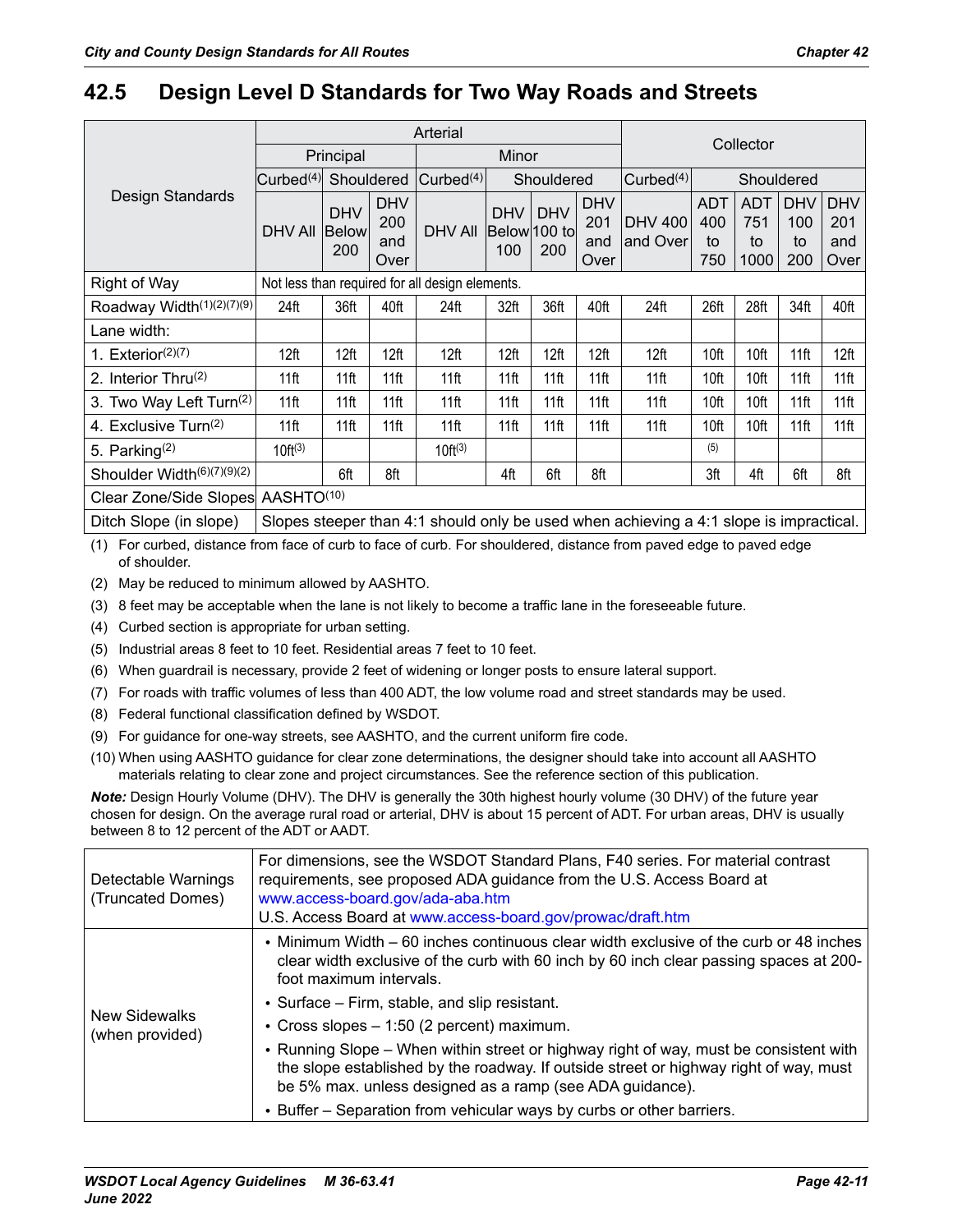## **42.6 Roadway Geometrics**

The AASHTO publication *A Policy on Geometric Design of Highways and Streets* (Green Book) is the design standard accepted by FHWA for project funding. The designer should read all text associated with the standards and should also consider related tables and text. Additionally, design references are provided in the References for New Construction and Reconstruction, 3R, and 2R Standards and in Tables 1.1, 1.2, and 1.3 of this chapter.

#### **.61 Bridge Standards**

| <b>Design Elements</b>    | <b>References</b>                                                                                                                         |
|---------------------------|-------------------------------------------------------------------------------------------------------------------------------------------|
| <b>Bridge Width</b>       | The minimum bridge width for two-way structures is the<br>greater of: (1) the design roadway width, or (2) the existing<br>roadway width. |
| Loading                   | HL 93 (for federally funded projects), others may use HS 20-44.                                                                           |
| Vehicular Railing         | AASHTO Crash Tested Rail, or Approved NCHRP 350 Crash<br>Tested Rail                                                                      |
| <b>Pedestrian Railing</b> | AASHTO, NCHRP 350.                                                                                                                        |
| Approach Railing          | AASHTO Crash Tested Rail, or Approved NCHRP 350 Crash<br>Tested Rail                                                                      |
| <b>Vertical Clearance</b> | 16.5 feet minimum.                                                                                                                        |

#### **.62 Other Standards**

| <b>Design Elements</b>                          | <b>References</b>                                                                                                                                                                                                                                                   |
|-------------------------------------------------|---------------------------------------------------------------------------------------------------------------------------------------------------------------------------------------------------------------------------------------------------------------------|
| <b>Bicycle</b>                                  | AASHTO Guide for the Development of Bicycle Facilities (RCW)<br>35.75.060 and 36.82.145) and/or standards submitted by the<br>local agency which have been approved by Local Programs, and<br>NATCO urban bikeway design guide.                                     |
| Signing                                         | MUTCD, as modified by the Washington State Transportation<br>Commission per RCW 47.36.030.                                                                                                                                                                          |
| Americans with Disabilities<br>$Act - 1990$ ADA | Code of Federal Regulations 28 CFR Part 35, Interim Final Rules<br>U.S. Department of Justice. The Architectural and Transportation<br>Barriers Compliance Board WSDOT/Standard F40 Series Current<br>International Building Code, and Washington State Amendments. |
| <b>Sidewalks</b>                                | AASHTO Guide for Planning, Design, and Operation of<br>Pedestrian Facilities and NATCO urban street design guide.                                                                                                                                                   |
| Low Volume Roads                                | 2001 AASHTO Geometric Design of Very Low Volume Local<br>Roads (ADT < $400$ )                                                                                                                                                                                       |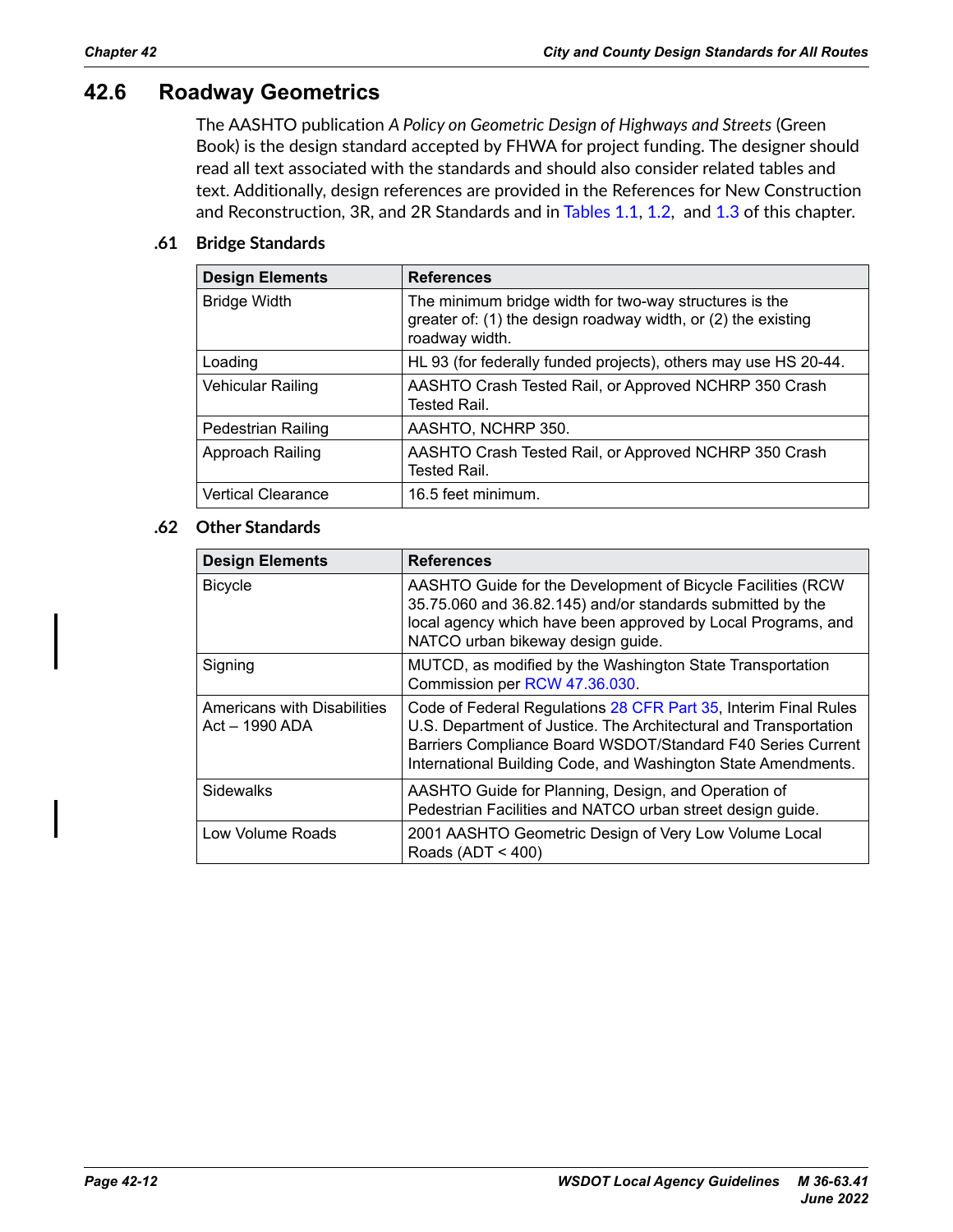## **42.7 3R Projects**

**.71 General Discussion** – Funding restrictions and other considerations do not always allow improvement of all existing roads and streets to the standards desirable for new construction. Therefore, when pavement condition deteriorates to the level of minimal standards, a cost-effective pavement improvement is needed.

A project becomes 3R when the proposed improvement consists of resurfacing, restoration, or rehabilitation to preserve and extend the service life of the roadway, or enhances the safety of the traveling, bicycling, and/or walking public.

3R projects primarily involve work on an existing roadway surface and/or subsurface. Their purpose includes extending the service life, providing additional pavement strength, restoring or improving the original cross-section, increasing skid resistance, decreasing noise, improving the ride of the roadway, and enhancing safety.

Many factors influence the scope of 3R projects, including:

- Roadside conditions.
- Funding constraints.
- Environmental concerns.
- Changing traffic and land use patterns.
- Deterioration rate of surfacing.
- Accidents or accident rates.

Normally, all 3R improvements are made within the existing right of way, although acquiring right of way and/or easements should be considered when and where practical.

Each 3R project should be considered in context with the entire route between logical termini and within the constraints imposed by limited funding and other considerations.

As a minimum, normally include the following for a 3R project:

- Guardrail end treatments upgraded to current standards.
- Appropriate transition and connection of approach rail to bridge rail.
- Beveled end sections for both parallel and cross-drain structures located in the clear zone.
- Relocating, protecting, or providing breakaway features for sign supports and luminaires.
- Protection for exposed bridge piers and all abutments.
- Modification of raised drop inlets that present a hazard in the clear zone.

It is desirable to provide a roadside clear of fixed objects and nontraversable obstacles. The priority for action relative to roadside obstacles is: (1) remove, (2) redesign, (3) relocate, (4) reduce severity by crashworthy features, (5) protect, or (6) delineate.

On all projects, which include structures with deficient safety features, consideration must be given to correcting the deficient features. When complete upgrading is not practical, a partial or selective upgrading and/or other improvements should be considered to mitigate the effects of the substandard elements.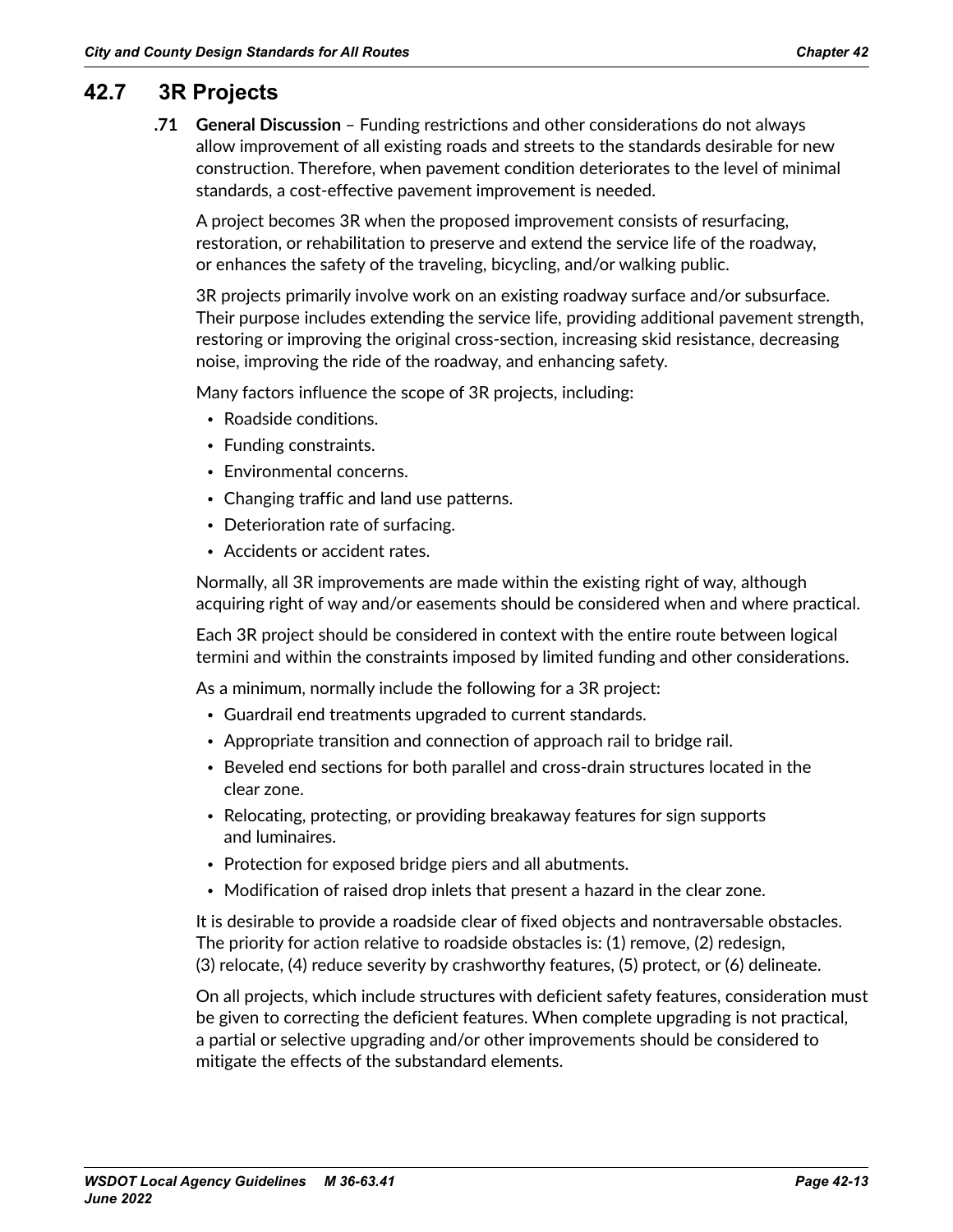## **42.8 2R Projects**

**.81 General Discussion** – Funding restrictions do not always allow improvement of existing roadways to the standards desired. Therefore, when pavement condition reaches a minimal condition, cost effective pavement improvements are needed.

Resurfacing and restoration (2R) projects involve work to restore the existing roadway surface and appurtenances for safe and efficient highway operation. This type of project provides for resurfacing of the existing roadway to provide structural adequacy, to restore the roadway surface condition, and to consider making minor safety improvements.

Resurfacing of the roadway will normally be to the existing width. This should consider paving of previously unpaved shoulders. If short lengths of narrower lanes or shoulders exist within the project limits, widening should be considered to provide roadway section continuity within the project limits.

### **42.9 References**

The designer must use the standards and rationales incorporated into the following manuals (see the following page for addresses to acquire reference materials).

#### AASHTO

- A Policy on Geometric Design of Highways and Streets, 2011 Edition
- Guide for Design of Pavement Structures
- Highway Drainage Guidelines
- Guide for Roadway Lighting
- Roadside Design Guide
- Geometric Design of Very Low Volume Local Roads (ADT<400)
- AASHTO Guide for the Development of Bicycle Facilities
- AASHTO Guide for the Planning, Design, and Operation of Pedestrian Facilities

Transportation Research Board (TRB)

• *Highway Capacity Manual*

Washington State Department of Transportation (WSDOT)

- *[Standard Specifications for Road, Bridge, and Municipal Construction](http://www.wsdot.wa.gov/Publications/Manuals/M41-10.htm)* M 41-10
- Supplement to MUTCD
- *[Bridge Design Manual](http://www.wsdot.wa.gov/Publications/Manuals/M23-50.htm)* LRFD M 23-50
- *[Hydraulics Manual](http://www.wsdot.wa.gov/Publications/Manuals/M23-03.htm)* M 23-03
- *[Standard Plans](http://www.wsdot.wa.gov/Publications/Manuals/M21-01.htm)* M 21-01
- *[Design Manual](http://www.wsdot.wa.gov/Publications/Manuals/M22-01.htm)* M 22-01

Institute of Transportation Engineers (ITE)

• Traffic Engineering Handbook

#### FHWA

- *[Manual on Uniform Traffic Control Devices](http://mutcd.fhwa.dot.gov/ser-pubs.htm)* (MUTCD)
- 49 CFR Part 27 and Designing Sidewalks and Trails for Access, Part II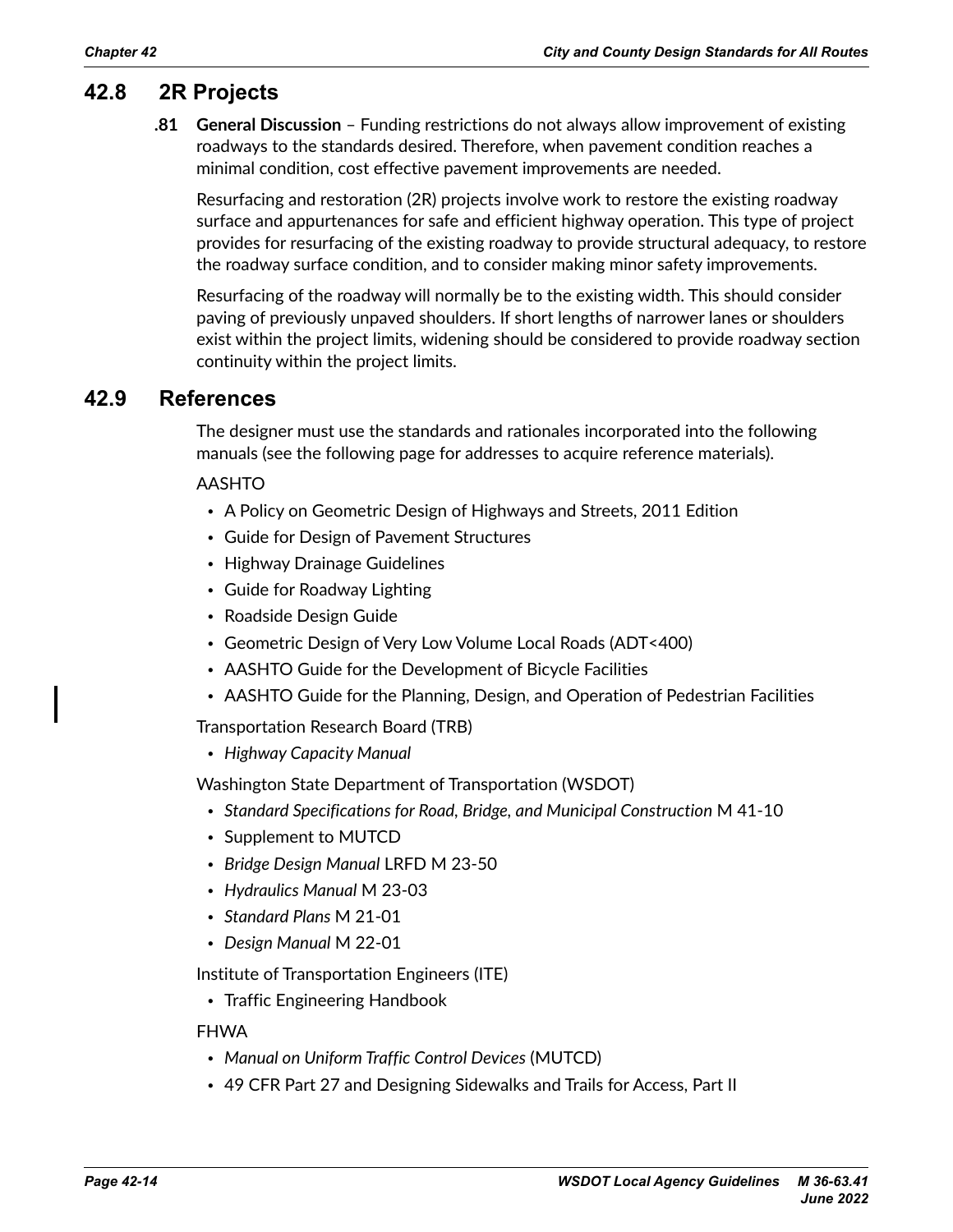#### ADA

• [28 CFR Part 35,](https://www.ecfr.gov/cgi-bin/text-idx?SID=b622615cc34aae0036f82c0ef59384b3&mc=true&node=pt28.1.35&rgn=div5) [28 CFR Part 36](https://www.ecfr.gov/cgi-bin/text-idx?SID=b622615cc34aae0036f82c0ef59384b3&mc=true&node=pt28.1.36&rgn=div5), Appendix A, and the Access Board's Proposed Public Right of Way Guidelines

#### **NATCO**

- Urban Bikeway Design Guide
- Urban Street Design Guide
- Transit Street Design Guide
- Urban Street Stormwater Guide

#### Roundabouts

- NCHRP Reports 572, 672, and 772
- WSDOT *[Design Manual](http://www.wsdot.wa.gov/Publications/Manuals/M22-01.htm)* M 22-01
	- **–** Intersection Control Type
	- **–** Roundabouts

#### Traffic Calming

• Traffic Calming ePrimer.

#### **.91 Reference Materials**

AASHTO

#### TRB

Transportation Research Board National Research Council 500 5th Street NW Washington, DC 20418

## **WSDOT**

Publications Services PO Box 47304 Olympia, WA 98504-7304

#### ITE

Institute of Transportation Engineers 1627 Eye Street NW, Suite 600 Washington, DC 20006 202-785-0060 202-785-0609 (fax)

#### **MUTCD**

#### ADA

Office of the General Counsel Architectural and Transportation Barriers Compliance Board 1331 F Street NW, Suite 1000 Washington, DC 20004-1111

National Assoication of City Transportation Officials (NACTO) Urban Bikeway Design Guide

Urban Street Design Guide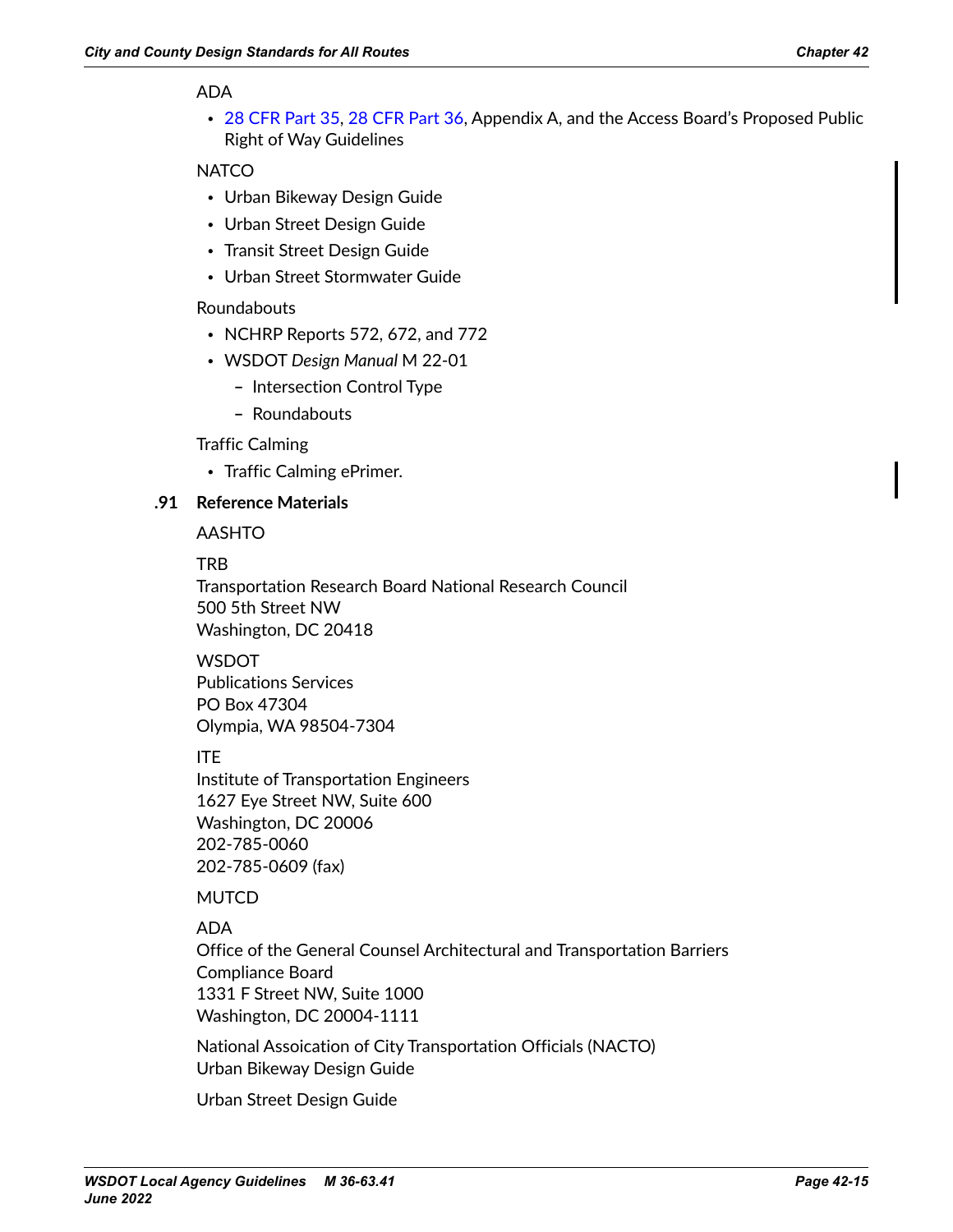## **42.10 Appendices**

42.101 Local Agency Design Matrix Checklists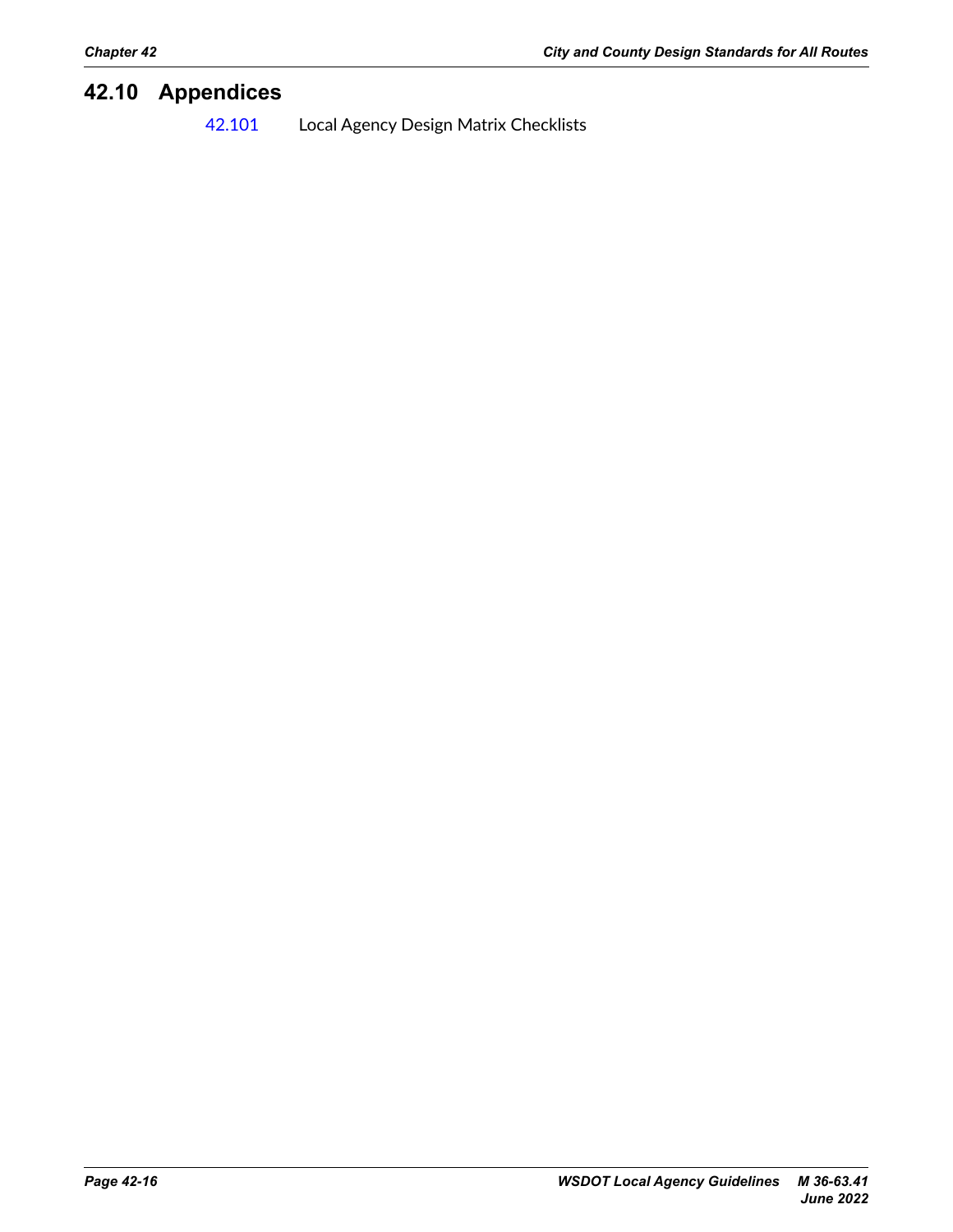## **Appendix 42.101 Local Agency Design Matrix Checklists**

| <b>Design Element</b>                                                                                                                   | Design Level   | Any work<br>on Blank<br><b>Cell Design</b><br>Element?<br>If "No" move<br>down to next<br>Design Element |                | "Yes"<br>ᆂ        | <b>Meets</b><br>Standard?<br>If "Yes"<br>to next Design | move down<br><b>Element</b> | "No"<br>ᆂ         | <b>Upgraded to</b><br>Standard?<br>If "Yes" move<br>down to next<br>Design Element |                           | "ON"<br>$=$       |                                 | <b>Is a Deviation</b><br>or Desian<br><b>Exception</b><br><b>Required?</b><br>If "No"<br>Document<br>to File | "Yes"<br>≝    | <b>HQ Local</b><br>Programs<br><b>Deviation</b><br>Approval<br><b>Date</b> | Local<br><b>Agency</b><br>Design<br><b>Exception</b><br>Approval<br><b>Date</b> |
|-----------------------------------------------------------------------------------------------------------------------------------------|----------------|----------------------------------------------------------------------------------------------------------|----------------|-------------------|---------------------------------------------------------|-----------------------------|-------------------|------------------------------------------------------------------------------------|---------------------------|-------------------|---------------------------------|--------------------------------------------------------------------------------------------------------------|---------------|----------------------------------------------------------------------------|---------------------------------------------------------------------------------|
| <b>Roadways</b>                                                                                                                         |                |                                                                                                          |                |                   |                                                         |                             |                   |                                                                                    |                           |                   |                                 |                                                                                                              |               |                                                                            |                                                                                 |
| Horizontal Alignment                                                                                                                    |                | $\Box$ Yes                                                                                               | $\Box$ No      | $\rightarrow$     | $\sqcap$ Yes                                            | $\Box$ No                   | $\rightarrow$     | $\sqcap$ Yes                                                                       | $\Box$ No                 | $\rightarrow$     | □ Yes                           | $\sqcap$ No                                                                                                  | $\rightarrow$ |                                                                            |                                                                                 |
| Vertical Alignment                                                                                                                      |                | $\Box$ Yes                                                                                               | $\Box$ No      | $\rightarrow$     | Yes<br>П                                                | $\overline{No}$<br>$\Box$   | $\rightarrow$     | Yes<br>$\Box$                                                                      | $\overline{No}$<br>$\Box$ | $\rightarrow$     | Yes<br>П.                       | $\Box$ No                                                                                                    | $\rightarrow$ |                                                                            |                                                                                 |
| Lane Width                                                                                                                              |                | $\Box$ Yes                                                                                               | $\Box$ No      | $\rightarrow$     | Yes<br>П                                                | $\Box$ No                   | $\rightarrow$     | Yes<br>П                                                                           | <b>No</b><br>$\Box$       | $\rightarrow$     | Yes<br>n.                       | $\Box$ No                                                                                                    | $\rightarrow$ |                                                                            |                                                                                 |
| Shoulder Width                                                                                                                          |                | $\Box$ Yes                                                                                               | $\Box$ No      | $\rightarrow$     | Yes<br>П                                                | $\Box$ No                   | $\rightarrow$     | Yes<br>П                                                                           | <b>No</b><br>П            | $\rightarrow$     | $\Box$ Yes                      | $\Box$ No                                                                                                    | $\rightarrow$ |                                                                            |                                                                                 |
| Lane & Shoulder Taper                                                                                                                   |                | $\Box$ Yes                                                                                               | $\Box$ No      | $\rightarrow$     | $\overline{\Box}$ Yes                                   | $\Box$ No                   | $\rightarrow$     | Yes<br>П                                                                           | $\Box$<br>No              | $\rightarrow$     | $\Box$ Yes                      | $\Box$ No                                                                                                    | $\rightarrow$ |                                                                            |                                                                                 |
| Ped. Facility                                                                                                                           |                | $\Box$ Yes                                                                                               | <b>No</b>      | $\rightarrow$     | Yes                                                     | $\Box$ No                   | $\rightarrow$     | Yes<br>П                                                                           | $\overline{No}$<br>$\Box$ | $\rightarrow$     |                                 | $\overline{\Box}$ Yes                                                                                        | $\rightarrow$ |                                                                            |                                                                                 |
| Cross Slope Lane                                                                                                                        | <b>AE</b>      | $\rightarrow$                                                                                            | $\rightarrow$  |                   | $\Box$ Yes                                              | $\Box$ No                   | $\rightarrow$     | Yes<br>П                                                                           | <b>No</b><br>$\Box$       | $\rightarrow$     | $\Box$ Yes                      | $\Box$ No                                                                                                    | $\rightarrow$ |                                                                            |                                                                                 |
| Cross Slope Shoulder                                                                                                                    | <b>AE</b>      | $\rightarrow$                                                                                            | $\rightarrow$  |                   | $\Box$ Yes                                              | $\Box$ No                   | $\rightarrow$     | Yes<br>П                                                                           | <b>No</b><br>$\Box$       | $\rightarrow$     | $\Box$ Yes                      | $\Box$ No                                                                                                    | $\rightarrow$ |                                                                            |                                                                                 |
| Fill/Ditch Slopes                                                                                                                       |                | $\Box$ Yes                                                                                               | No             | $\rightarrow$     | $\Box$ Yes                                              | $\Box$ No                   | $\rightarrow$     | Yes<br>$\Box$                                                                      | No<br>$\Box$              | $\rightarrow$     | $\Box$ Yes                      | $\Box$ No                                                                                                    | $\rightarrow$ |                                                                            |                                                                                 |
| Safety Improvements                                                                                                                     | $\overline{c}$ | $\rightarrow$                                                                                            | $\rightarrow$  |                   | $\Box$ Yes                                              | $\Box$ No                   | $\rightarrow$     | Yes<br>П                                                                           | <b>No</b><br>$\Box$       | $\rightarrow$     |                                 | $\Box$ Yes                                                                                                   | $\rightarrow$ |                                                                            |                                                                                 |
| Shared Bike/Ped                                                                                                                         | $\mathbf{1}$   | $\rightarrow$                                                                                            | $\rightarrow$  |                   | $\Box$ Yes                                              | $\Box$ No                   | $\longrightarrow$ | Yes<br>П                                                                           | $\Box$ No                 | $\rightarrow$     |                                 | $\Box$ Yes                                                                                                   | $\rightarrow$ |                                                                            | N/A                                                                             |
| Turn Radii                                                                                                                              |                | $\Box$ Yes                                                                                               | No             | $\rightarrow$     | $\Box$ Yes                                              | $\Box$ No                   | $\rightarrow$     | Yes<br>п                                                                           | <b>No</b><br>$\Box$       | $\rightarrow$     | $\Box$ Yes                      | $\Box$ No                                                                                                    | $\rightarrow$ |                                                                            |                                                                                 |
| Sight Distance                                                                                                                          |                | $\Box$ Yes                                                                                               | <b>No</b><br>П | $\longrightarrow$ | $\Box$ Yes                                              | $\Box$ No                   | $\rightarrow$     | Yes<br>П                                                                           | <b>No</b><br>$\Box$       | $\longrightarrow$ | $\Box$ Yes                      | $\Box$ No                                                                                                    | $\rightarrow$ |                                                                            |                                                                                 |
| I/S Angle                                                                                                                               |                | □ Yes                                                                                                    | No             | $\rightarrow$     | Yes                                                     | No<br>П                     | $\rightarrow$     | Yes                                                                                | No<br>П                   | $\rightarrow$     | Yes<br>П.                       | $\Box$ No                                                                                                    | $\rightarrow$ |                                                                            |                                                                                 |
| Std Run                                                                                                                                 | 1              | $\rightarrow$                                                                                            | $\rightarrow$  |                   | $\Box$ Yes                                              | $\Box$ No                   | $\rightarrow$     | Yes<br>$\Box$                                                                      | <b>No</b><br>П            | $\rightarrow$     |                                 | $\Box$ Yes                                                                                                   | $\rightarrow$ |                                                                            | N/A                                                                             |
| <b>Cross Roads</b>                                                                                                                      |                |                                                                                                          |                |                   |                                                         |                             |                   |                                                                                    |                           |                   |                                 |                                                                                                              |               |                                                                            |                                                                                 |
| Horizontal Alignment                                                                                                                    |                | $\Box$ Yes                                                                                               | No<br>П        | $\rightarrow$     | $\Box$ Yes                                              | $\Box$ No                   | $\rightarrow$     | Yes<br>П                                                                           | No<br>П                   | $\rightarrow$     | $\Box$ Yes                      | $\Box$ No                                                                                                    | $\rightarrow$ |                                                                            |                                                                                 |
| Vertical Alignment                                                                                                                      |                | $\Box$ Yes                                                                                               | No<br>П        | $\rightarrow$     | Yes<br>П                                                | No<br>П                     | $\rightarrow$     | Yes<br>П                                                                           | <b>No</b><br>П            | $\rightarrow$     | Yes<br>П                        | $\Box$ No                                                                                                    | $\rightarrow$ |                                                                            |                                                                                 |
| Lane Width                                                                                                                              |                | $\Box$ Yes                                                                                               | $\Box$ No      | $\rightarrow$     | Yes<br>П                                                | $\Box$ No                   | $\rightarrow$     | Yes<br>$\Box$                                                                      | <b>No</b><br>$\Box$       | $\rightarrow$     | Yes<br>П                        | $\Box$ No                                                                                                    | $\rightarrow$ |                                                                            |                                                                                 |
| Shoulder Width                                                                                                                          |                | □ Yes                                                                                                    | $\Box$ No      | $\rightarrow$     | $\Box$ Yes                                              | $\Box$ No                   | $\rightarrow$     | Yes<br>П                                                                           | <b>No</b><br>П            | $\rightarrow$     | $\Box$ Yes                      | $\Box$ No                                                                                                    | $\rightarrow$ |                                                                            |                                                                                 |
| Fill/Ditch Slopes                                                                                                                       |                | $\Box$ Yes                                                                                               | $\Box$ No      | $\rightarrow$     | $\Box$ Yes                                              | $\Box$ No                   | $\rightarrow$     | Yes<br>П                                                                           | No<br>П                   | $\rightarrow$     | $\Box$ Yes                      | $\Box$ No                                                                                                    | $\rightarrow$ |                                                                            |                                                                                 |
| Safety Improvements                                                                                                                     |                | □ Yes                                                                                                    | No<br>П        | $\rightarrow$     | Yes<br>П                                                | No<br>П                     | $\rightarrow$     | Yes<br>П                                                                           | No<br>$\Box$              | $\rightarrow$     |                                 | $\Box$ Yes                                                                                                   | $\rightarrow$ |                                                                            |                                                                                 |
| Shared Bike/Ped Facility                                                                                                                | 1              | $\rightarrow$                                                                                            | $\rightarrow$  |                   | $\Box$ Yes                                              | $\Box$ No                   | $\rightarrow$     | Yes<br>$\Box$                                                                      | <b>No</b><br>$\Box$       | $\rightarrow$     |                                 | $\Box$ Yes                                                                                                   | $\rightarrow$ |                                                                            | N/A                                                                             |
| <b>Bridges</b>                                                                                                                          |                |                                                                                                          |                |                   |                                                         |                             |                   |                                                                                    |                           |                   |                                 |                                                                                                              |               |                                                                            |                                                                                 |
| Lane Width                                                                                                                              |                | □ Yes                                                                                                    | $\Box$ No      | $\rightarrow$     | $\bar{\Box}$ Yes                                        | $\Box$ No                   | $\rightarrow$     | Yes<br>□                                                                           | $\Box$ No                 | $\rightarrow$     | Yes<br>$\Box$                   | $\Box$ No                                                                                                    | $\rightarrow$ |                                                                            |                                                                                 |
| Shoulder Width                                                                                                                          |                | $\Box$ Yes                                                                                               | <b>No</b><br>П | $\rightarrow$     | Yes<br>П                                                | <b>No</b><br>$\Box$         | $\rightarrow$     | Yes<br>$\Box$                                                                      | No<br>$\Box$              | $\rightarrow$     | $\Box$ Yes                      | $\Box$ No                                                                                                    | $\rightarrow$ |                                                                            |                                                                                 |
| Vertical Clearance                                                                                                                      | <b>AE</b>      | $\rightarrow$                                                                                            | $\rightarrow$  |                   | □ Yes                                                   | $\Box$ No                   | $\rightarrow$     | Yes<br>$\Box$                                                                      | <b>No</b><br>$\Box$       | $\rightarrow$     | Yes<br>$\Box$                   | $\Box$ No                                                                                                    | $\rightarrow$ |                                                                            |                                                                                 |
| <b>Structural Capacity</b>                                                                                                              | <b>AE</b>      | $\rightarrow$                                                                                            | $\rightarrow$  |                   | □ Yes                                                   | $\square$ No                | $\rightarrow$     | Yes<br>П                                                                           | No<br>$\Box$              | $\rightarrow$     | Yes<br>$\Box$                   | $\Box$ No                                                                                                    | $\rightarrow$ |                                                                            |                                                                                 |
| <b>Bridge Rail</b>                                                                                                                      | $\mathbf{1}$   | $\rightarrow$                                                                                            | $\rightarrow$  |                   | $\Box$ Yes                                              | $\Box$ No                   | $\rightarrow$     | Yes<br>П                                                                           | No<br>$\Box$              | $\rightarrow$     |                                 | $\Box$ Yes                                                                                                   | $\rightarrow$ |                                                                            | N/A                                                                             |
| <b>Design Levels</b><br><b>Blank Cell</b><br>□<br>D<br>Design Level D<br>A<br>Design Level A<br>AE<br>Agency Evaluate to Design Level A |                |                                                                                                          |                |                   |                                                         |                             |                   | (1)<br>(2)                                                                         |                           |                   | required and all others are AE. | When provided, must meet current standards.                                                                  |               | Items 1 and 2 under Safety Improvements Definitions are                    |                                                                                 |

## 2R Project Checklist<br>Page 1 of 1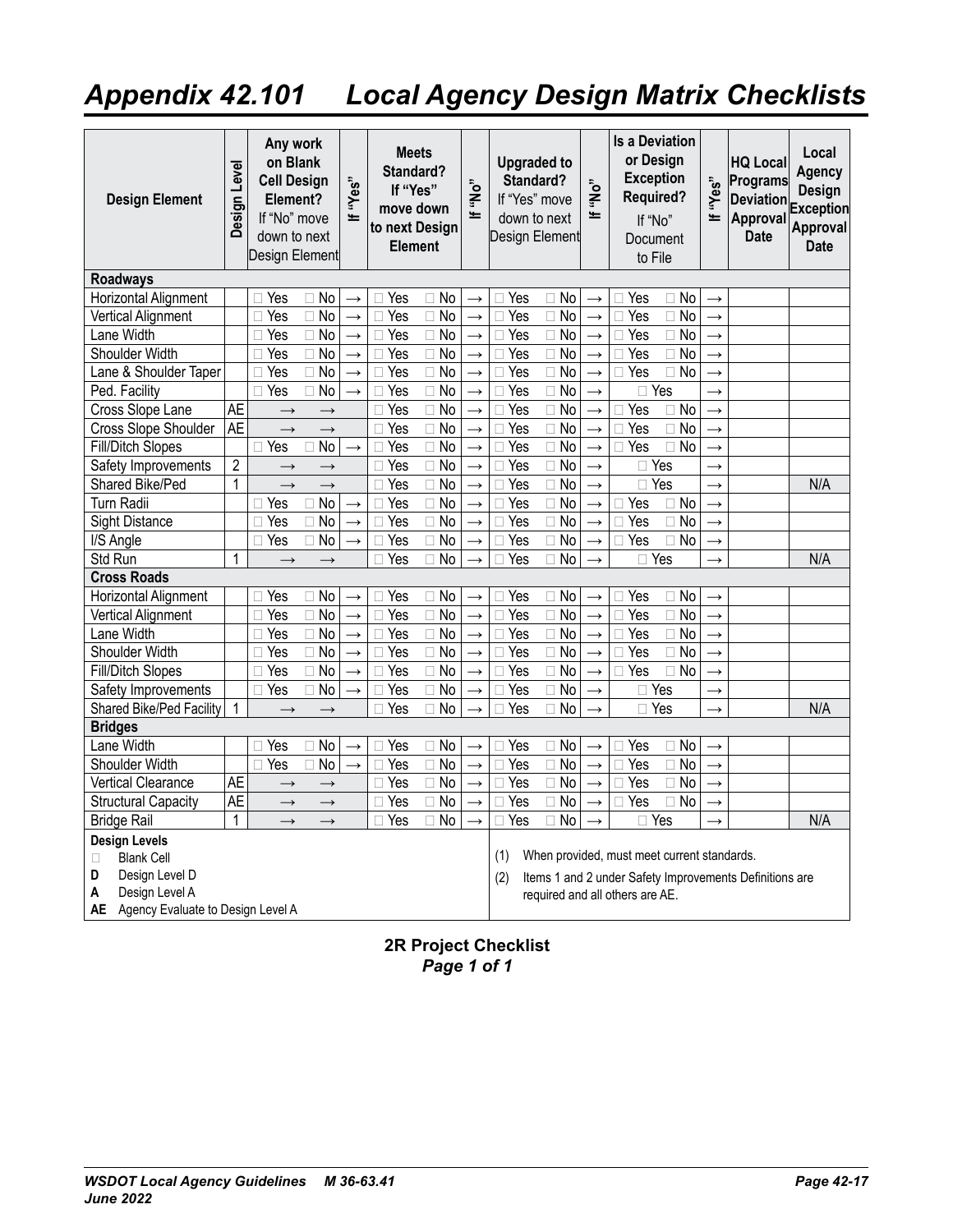| <b>Design Element</b>                                                                                                                                                         | Design<br>Level | <b>Meets</b><br><b>AASHTO?</b><br>If "Yes" move<br>down to next<br>Design Element | If<br>"No"    | <b>Upgraded to</b><br><b>AASHTO?</b><br>If "Yes" move<br>down to next | Design Element | lf<br>"No"    | <b>Is a Deviation</b><br>or Design<br><b>Exception</b><br><b>Required?</b><br>If "No" Document<br>to File               | lf<br>"Yes"   | <b>HQ Local</b><br><b>Programs</b><br><b>Deviation</b><br>Approval<br><b>Date</b> | Local<br>Agency<br><b>Design</b><br><b>Exception</b><br>Approval<br><b>Date</b> |
|-------------------------------------------------------------------------------------------------------------------------------------------------------------------------------|-----------------|-----------------------------------------------------------------------------------|---------------|-----------------------------------------------------------------------|----------------|---------------|-------------------------------------------------------------------------------------------------------------------------|---------------|-----------------------------------------------------------------------------------|---------------------------------------------------------------------------------|
| <b>Roadways</b>                                                                                                                                                               |                 |                                                                                   |               |                                                                       |                |               |                                                                                                                         |               |                                                                                   |                                                                                 |
| Horizontal Alignment                                                                                                                                                          | <b>AE</b>       | $\Box$ Yes<br>$\Box$ No                                                           | $\rightarrow$ | $\Box$ Yes                                                            | $\Box$ No      | $\rightarrow$ | $\Box$ Yes<br>$\Box$ No                                                                                                 | $\rightarrow$ |                                                                                   |                                                                                 |
| Vertical Alignment                                                                                                                                                            | <b>AE</b>       | $\Box$ Yes<br>$\Box$ No                                                           | $\rightarrow$ | $\Box$ Yes                                                            | $\Box$ No      | $\rightarrow$ | $\Box$ Yes<br>$\Box$ No                                                                                                 | $\rightarrow$ |                                                                                   |                                                                                 |
| Lane Width                                                                                                                                                                    | <b>AE</b>       | $\Box$ Yes<br>$\Box$ No                                                           | $\rightarrow$ | $\Box$ Yes                                                            | $\Box$ No      | $\rightarrow$ | $\Box$ Yes<br>$\Box$ No                                                                                                 | $\rightarrow$ |                                                                                   |                                                                                 |
| Shoulder Width                                                                                                                                                                | <b>AE</b>       | $\Box$ No<br>$\Box$ Yes                                                           | $\rightarrow$ | $\Box$ Yes                                                            | $\Box$ No      | $\rightarrow$ | $\Box$ Yes<br>$\Box$ No                                                                                                 | $\rightarrow$ |                                                                                   |                                                                                 |
| Lane & Shoulder Taper                                                                                                                                                         | <b>AE</b>       | $\Box$ Yes<br>$\Box$ No                                                           | $\rightarrow$ | $\Box$ Yes                                                            | $\Box$ No      | $\rightarrow$ | $\Box$ No<br>$\Box$ Yes                                                                                                 | $\rightarrow$ |                                                                                   |                                                                                 |
| Ped. Facility                                                                                                                                                                 | $\mathbf{1}$    | $\Box$ Yes<br>$\Box$ No                                                           | $\rightarrow$ | □ Yes                                                                 | $\Box$ No      | $\rightarrow$ | □ Yes                                                                                                                   | $\rightarrow$ |                                                                                   | N/A                                                                             |
| Cross Slope Lane                                                                                                                                                              | <b>AE</b>       | $\Box$ Yes<br>$\Box$ No                                                           | $\rightarrow$ | $\Box$ Yes                                                            | $\Box$ No      | $\rightarrow$ | No<br>$\Box$ Yes                                                                                                        | $\rightarrow$ |                                                                                   |                                                                                 |
| Cross Slope Shoulder                                                                                                                                                          | <b>AE</b>       | $\Box$ Yes<br>$\Box$ No                                                           | $\rightarrow$ | □ Yes                                                                 | $\Box$ No      | $\rightarrow$ | $\Box$ No<br>$\Box$ Yes                                                                                                 | $\rightarrow$ |                                                                                   |                                                                                 |
| <b>Fill/Ditch Slopes</b>                                                                                                                                                      | <b>AE</b>       | $\Box$ Yes<br>$\Box$ No                                                           | $\rightarrow$ | $\Box$ Yes                                                            | $\Box$ No      | $\rightarrow$ | $\Box$ Yes<br>$\Box$ No                                                                                                 | $\rightarrow$ |                                                                                   |                                                                                 |
| Safety Improvements                                                                                                                                                           | $\overline{2}$  | $\Box$ Yes<br>$\Box$ No                                                           | $\rightarrow$ | $\Box$ Yes                                                            | $\Box$ No      | $\rightarrow$ | $\Box$ Yes                                                                                                              | $\rightarrow$ |                                                                                   | N/A                                                                             |
| Shared Bike/Ped.                                                                                                                                                              | 1               | $\Box$ Yes<br>$\Box$ No                                                           | $\rightarrow$ | $\Box$ Yes                                                            | $\Box$ No      | $\rightarrow$ | $\Box$ Yes                                                                                                              | $\rightarrow$ |                                                                                   | N/A                                                                             |
| <b>Turn Radii</b>                                                                                                                                                             | <b>AE</b>       | $\Box$ Yes<br>$\Box$ No                                                           | $\rightarrow$ | $\Box$ Yes                                                            | $\Box$ No      | $\rightarrow$ | $\Box$ Yes<br>$\Box$ No                                                                                                 | $\rightarrow$ |                                                                                   |                                                                                 |
| <b>Sight Distance</b>                                                                                                                                                         | <b>AE</b>       | $\Box$ Yes<br>$\Box$ No                                                           | $\rightarrow$ | $\Box$ Yes                                                            | $\Box$ No      | $\rightarrow$ | $\Box$ No<br>$\Box$ Yes                                                                                                 | $\rightarrow$ |                                                                                   |                                                                                 |
| I/S Angle                                                                                                                                                                     | <b>AE</b>       | $\Box$ No<br>Yes                                                                  | $\rightarrow$ | $\Box$ Yes                                                            | $\Box$ No      | $\rightarrow$ | $\Box$ Yes<br>$\Box$ No                                                                                                 | $\rightarrow$ |                                                                                   |                                                                                 |
| Std Run                                                                                                                                                                       | 1               | $\Box$ No<br>$\Box$ Yes                                                           | $\rightarrow$ | $\Box$ Yes                                                            | $\Box$ No      | $\rightarrow$ | $\Box$ Yes                                                                                                              | $\rightarrow$ |                                                                                   | N/A                                                                             |
| <b>Cross Roads</b>                                                                                                                                                            |                 |                                                                                   |               |                                                                       |                |               |                                                                                                                         |               |                                                                                   |                                                                                 |
| Horizontal Alignment                                                                                                                                                          | <b>AE</b>       | $\Box$ Yes<br>$\Box$ No                                                           | $\rightarrow$ | $\Box$ Yes                                                            | $\Box$ No      | $\rightarrow$ | □ Yes<br>$\Box$ No                                                                                                      | $\rightarrow$ |                                                                                   |                                                                                 |
| Vertical Alignment                                                                                                                                                            | <b>AE</b>       | $\Box$ Yes<br>$\Box$ No                                                           | $\rightarrow$ | $\Box$ Yes                                                            | $\Box$ No      | $\rightarrow$ | $\Box$ No<br>$\Box$ Yes                                                                                                 | $\rightarrow$ |                                                                                   |                                                                                 |
| Lane Width                                                                                                                                                                    | <b>AE</b>       | $\Box$ Yes<br>$\Box$ No                                                           | $\rightarrow$ | $\Box$ Yes                                                            | $\Box$ No      | $\rightarrow$ | $\Box$ Yes<br>$\Box$ No                                                                                                 | $\rightarrow$ |                                                                                   |                                                                                 |
| Shoulder Width                                                                                                                                                                | <b>AE</b>       | $\Box$ Yes<br>$\Box$ No                                                           | $\rightarrow$ | $\Box$ Yes                                                            | $\Box$ No      | $\rightarrow$ | $\Box$ Yes<br>$\Box$ No                                                                                                 | $\rightarrow$ |                                                                                   |                                                                                 |
| <b>Fill/Ditch Slopes</b>                                                                                                                                                      | <b>AE</b>       | $\Box$ Yes<br>$\Box$ No                                                           | $\rightarrow$ | $\Box$ Yes                                                            | $\Box$ No      | $\rightarrow$ | $\Box$ Yes<br>$\Box$ No                                                                                                 | $\rightarrow$ |                                                                                   |                                                                                 |
| Safety Improvements                                                                                                                                                           | $\overline{c}$  | $\Box$ Yes<br>$\Box$ No                                                           | $\rightarrow$ | $\Box$ Yes                                                            | $\Box$ No      | $\rightarrow$ | $\Box$ Yes                                                                                                              | $\rightarrow$ |                                                                                   | N/A                                                                             |
| Shared Bike/Ped. Facility                                                                                                                                                     | 1               | $\Box$ Yes<br>$\Box$ No                                                           | $\rightarrow$ | $\Box$ Yes                                                            | $\Box$ No      | $\rightarrow$ | $\Box$ Yes                                                                                                              | $\rightarrow$ |                                                                                   | N/A                                                                             |
| <b>Bridges</b>                                                                                                                                                                |                 |                                                                                   |               |                                                                       |                |               |                                                                                                                         |               |                                                                                   |                                                                                 |
| Lane Width                                                                                                                                                                    | <b>AE</b>       | $\Box$ Yes<br>$\Box$ No                                                           | $\rightarrow$ | $\Box$ Yes                                                            | $\Box$ No      | $\rightarrow$ | $\Box$ Yes<br>$\Box$ No                                                                                                 | $\rightarrow$ |                                                                                   |                                                                                 |
| Shoulder Width                                                                                                                                                                | <b>AE</b>       | $\Box$ Yes<br>$\Box$ No                                                           | $\rightarrow$ | $\Box$ Yes                                                            | $\Box$ No      | $\rightarrow$ | $\Box$ Yes<br>$\Box$ No                                                                                                 | $\rightarrow$ |                                                                                   |                                                                                 |
| Vertical Clearance                                                                                                                                                            | <b>AE</b>       | $\Box$ No<br>$\Box$ Yes                                                           | $\rightarrow$ | $\Box$ Yes                                                            | $\Box$ No      | $\rightarrow$ | $\Box$ No<br>$\Box$ Yes                                                                                                 | $\rightarrow$ |                                                                                   |                                                                                 |
| <b>Structural Capacity</b>                                                                                                                                                    | <b>AE</b>       | $\Box$ Yes<br>$\Box$ No                                                           | $\rightarrow$ | $\Box$ Yes                                                            | $\Box$ No      | $\rightarrow$ | $\Box$ Yes<br>$\Box$ No                                                                                                 | $\rightarrow$ |                                                                                   |                                                                                 |
| <b>Bridge Rail</b>                                                                                                                                                            | 1               | $\Box$ Yes<br>$\Box$ No                                                           | $\rightarrow$ | $\Box$ Yes                                                            | $\Box$ No      | $\rightarrow$ | $\Box$ Yes                                                                                                              | $\rightarrow$ |                                                                                   | N/A                                                                             |
| Design Levels*<br><b>Blank Cell</b><br>□<br>Design Level D<br>D<br>Design Level A<br>Α<br>Agency Evaluate to Design Level A<br>AE<br>See Matrix Definitions for requirements. |                 |                                                                                   |               | (1)<br>(2)                                                            | others are AE. |               | When provided, must meet current standards.<br>Items 1 and 2 under Safety Improvements Definitions are required and all |               |                                                                                   |                                                                                 |

# 3R Project Checklist<br>Page 1 of 1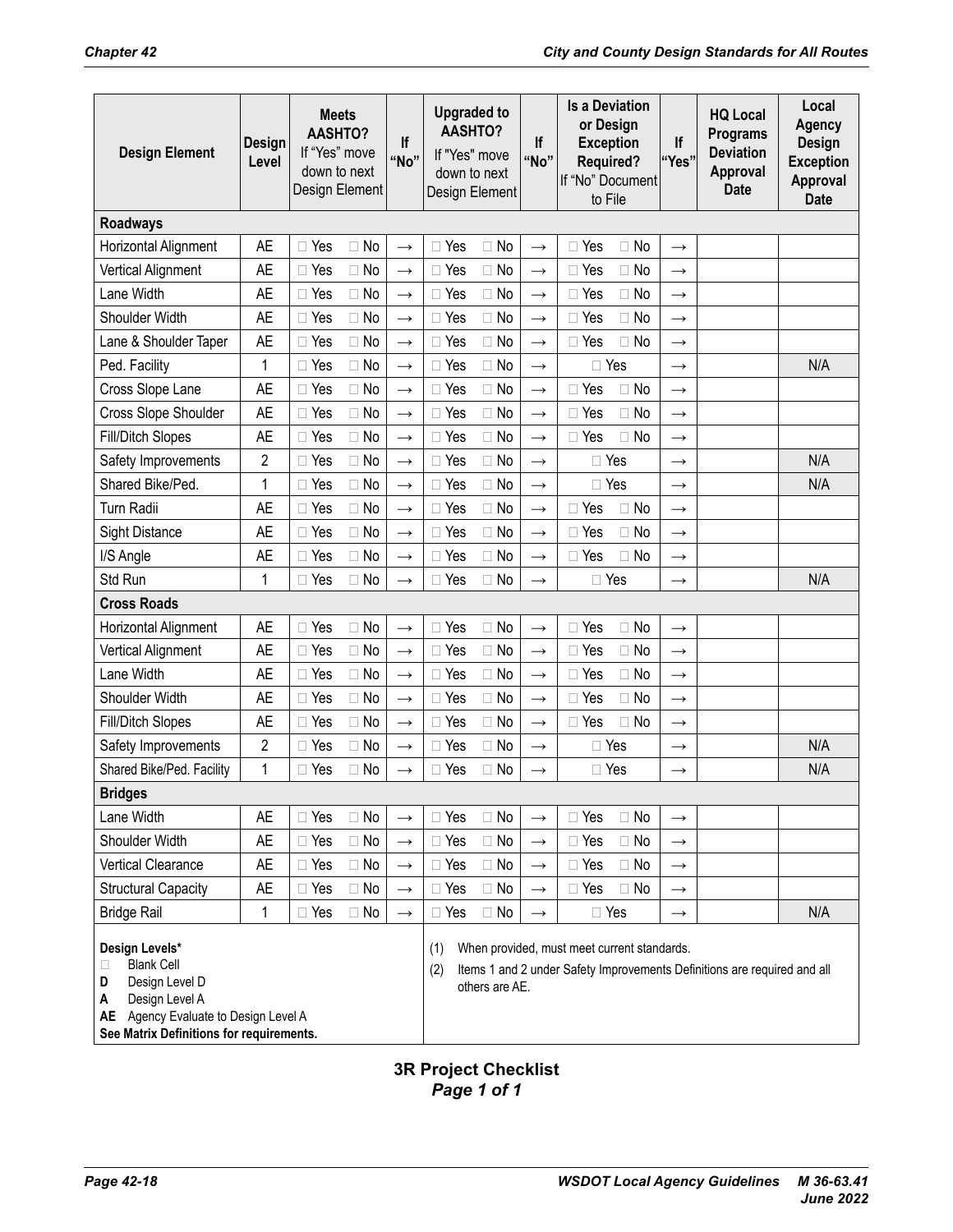| <b>Design Element</b>                                                                                                          | Design<br>Level | <b>Meets</b><br><b>AASHTO?</b><br>If "Yes" move<br>down to next<br>Design Element |           | If<br>"NO"        | <b>Upgraded to</b><br><b>AASHTO?</b><br>If Yes" move<br>down to next<br>Design Element |            | If<br>"NO"        | <b>Is a Deviation</b><br>or Design<br><b>Exception</b><br><b>Required?</b><br>If "NO"<br>Document to<br>File                              | lf<br>"Yes"   | <b>HQ Local</b><br><b>Programs</b><br><b>Deviation</b><br>Approval<br><b>Date</b> | Local<br><b>Agency</b><br><b>Design</b><br><b>Exception</b><br>Approval<br><b>Date</b> |
|--------------------------------------------------------------------------------------------------------------------------------|-----------------|-----------------------------------------------------------------------------------|-----------|-------------------|----------------------------------------------------------------------------------------|------------|-------------------|-------------------------------------------------------------------------------------------------------------------------------------------|---------------|-----------------------------------------------------------------------------------|----------------------------------------------------------------------------------------|
| <b>Roadways</b>                                                                                                                |                 |                                                                                   |           |                   |                                                                                        |            |                   |                                                                                                                                           |               |                                                                                   |                                                                                        |
| Horizontal Alignment                                                                                                           | Α               | Yes                                                                               | $\Box$ No | $\rightarrow$     | $\Box$ Yes                                                                             | $\Box$ No  | $\rightarrow$     | $\Box$ Yes                                                                                                                                | $\rightarrow$ |                                                                                   | N/A                                                                                    |
| Vertical Alignment                                                                                                             | Α               | $\Box$ Yes                                                                        | $\Box$ No | $\rightarrow$     | $\Box$ Yes                                                                             | $\Box$ No  | $\rightarrow$     | □ Yes                                                                                                                                     | $\rightarrow$ |                                                                                   | N/A                                                                                    |
| Lane Width                                                                                                                     | Α               | $\Box$ Yes                                                                        | $\Box$ No | $\rightarrow$     | $\Box$ Yes                                                                             | $\Box$ No  | $\rightarrow$     | $\Box$ Yes                                                                                                                                | $\rightarrow$ |                                                                                   | N/A                                                                                    |
| Shoulder Width                                                                                                                 | A               | Yes<br>П.                                                                         | $\Box$ No | $\rightarrow$     | Yes<br>$\Box$                                                                          | $\Box$ No  | $\rightarrow$     | $\Box$ Yes                                                                                                                                | $\rightarrow$ |                                                                                   | N/A                                                                                    |
| Lane & Shoulder Taper                                                                                                          | A               | $\Box$ Yes                                                                        | $\Box$ No | $\longrightarrow$ | $\Box$ Yes                                                                             | $\Box$ No  | $\rightarrow$     | $\Box$ Yes                                                                                                                                | $\rightarrow$ |                                                                                   | N/A                                                                                    |
| Ped. Facilities                                                                                                                | 1               | $\Box$ Yes                                                                        | $\Box$ No | $\rightarrow$     | $\Box$ Yes                                                                             | $\Box$ No  | $\rightarrow$     | $\Box$ Yes                                                                                                                                | $\rightarrow$ |                                                                                   | N/A                                                                                    |
| Cross Slope Lane                                                                                                               | A               | $\Box$ Yes                                                                        | $\Box$ No | $\longrightarrow$ | $\Box$ Yes                                                                             | $\Box$ No  | $\rightarrow$     | $\Box$ Yes                                                                                                                                | $\rightarrow$ |                                                                                   | N/A                                                                                    |
| Cross Slope Shoulder                                                                                                           | Α               | $\Box$ Yes                                                                        | $\Box$ No | $\rightarrow$     | $\Box$ Yes                                                                             | $\Box$ No  | $\rightarrow$     | $\Box$ Yes                                                                                                                                | $\rightarrow$ |                                                                                   | N/A                                                                                    |
| <b>Fill/Ditch Slopes</b>                                                                                                       | Α               | $\Box$ Yes                                                                        | $\Box$ No | $\longrightarrow$ | $\Box$ Yes                                                                             | $\Box$ No  | $\rightarrow$     | $\Box$ Yes                                                                                                                                | $\rightarrow$ |                                                                                   | N/A                                                                                    |
| Safety Improvements                                                                                                            | А               | Yes                                                                               | $\Box$ No | $\rightarrow$     | $\Box$ Yes                                                                             | $\Box$ No  | $\rightarrow$     | $\Box$ Yes                                                                                                                                | $\rightarrow$ |                                                                                   | N/A                                                                                    |
| Bike & Ped                                                                                                                     | 1               | Yes<br>П                                                                          | $\Box$ No | $\rightarrow$     | $\Box$ Yes                                                                             | $\Box$ No  | $\rightarrow$     | $\Box$ Yes                                                                                                                                | $\rightarrow$ |                                                                                   | N/A                                                                                    |
| Turn Radii                                                                                                                     | Α               | Yes                                                                               | $\Box$ No | $\rightarrow$     | $\Box$ Yes                                                                             | $\Box$ No  | $\rightarrow$     | $\Box$ Yes                                                                                                                                | $\rightarrow$ |                                                                                   | N/A                                                                                    |
| Sight Distance                                                                                                                 | A               | $\Box$ Yes                                                                        | $\Box$ No | $\rightarrow$     | $\Box$ Yes                                                                             | $\Box$ No  | $\rightarrow$     | $\Box$ Yes                                                                                                                                | $\rightarrow$ |                                                                                   | N/A                                                                                    |
| I/S Angle                                                                                                                      | Α               | $\Box$ Yes                                                                        | $\Box$ No | $\longrightarrow$ | $\Box$ Yes                                                                             | $\Box$ No  | $\rightarrow$     | $\Box$ Yes                                                                                                                                | $\rightarrow$ |                                                                                   | N/A                                                                                    |
| Std Run                                                                                                                        | Α               | $\Box$ Yes                                                                        | $\Box$ No | $\rightarrow$     | $\Box$ Yes                                                                             | $\Box$ No  | $\rightarrow$     | $\Box$ Yes                                                                                                                                | $\rightarrow$ |                                                                                   | N/A                                                                                    |
| <b>Cross Roads</b>                                                                                                             |                 |                                                                                   |           |                   |                                                                                        |            |                   |                                                                                                                                           |               |                                                                                   |                                                                                        |
| Horizontal Alignment                                                                                                           | <b>AE</b>       | $\Box$ Yes                                                                        | $\Box$ No | $\rightarrow$     | $\Box$ Yes                                                                             | $\Box$ No  | $\rightarrow$     | $\Box$ Yes<br>$\Box$ No                                                                                                                   | $\rightarrow$ |                                                                                   |                                                                                        |
| Vertical Alignment                                                                                                             | AE              | $\Box$ Yes                                                                        | $\Box$ No | $\longrightarrow$ | $\Box$ Yes                                                                             | $\Box$ No  | $\rightarrow$     | $\Box$ Yes<br>$\Box$ No                                                                                                                   | $\rightarrow$ |                                                                                   |                                                                                        |
| Lane Width                                                                                                                     | <b>AE</b>       | Yes                                                                               | $\Box$ No | $\rightarrow$     | $\Box$ Yes                                                                             | $\Box$ No  | $\rightarrow$     | $\Box$ Yes<br>$\Box$ No                                                                                                                   | $\rightarrow$ |                                                                                   |                                                                                        |
| Shoulder Width                                                                                                                 | <b>AE</b>       | $\Box$ Yes                                                                        | $\Box$ No | $\longrightarrow$ | $\Box$ Yes                                                                             | $\Box$ No  | $\rightarrow$     | $\Box$ Yes<br>$\Box$ No                                                                                                                   | $\rightarrow$ |                                                                                   |                                                                                        |
| <b>Fill/Ditch Slopes</b>                                                                                                       | AE              | Yes                                                                               | $\Box$ No | $\rightarrow$     | $\Box$ Yes                                                                             | $\Box$ No  | $\rightarrow$     | $\Box$ Yes<br>$\Box$ No                                                                                                                   | $\rightarrow$ |                                                                                   |                                                                                        |
| Safety Improvements                                                                                                            | <b>AE</b>       | $\Box$ Yes                                                                        | $\Box$ No | $\rightarrow$     | $\Box$ Yes                                                                             | $\Box$ No  | $\rightarrow$     | $\Box$ Yes<br>$\Box$ No                                                                                                                   | $\rightarrow$ |                                                                                   |                                                                                        |
| Shared Bike/Ped. Facilities                                                                                                    | $\mathbf{1}$    | $\Box$ Yes                                                                        | $\Box$ No | $\rightarrow$     | $\Box$ Yes                                                                             | $\Box$ No  | $\rightarrow$     | $\Box$ Yes                                                                                                                                | $\rightarrow$ |                                                                                   | N/A                                                                                    |
| <b>Bridges</b>                                                                                                                 |                 |                                                                                   |           |                   |                                                                                        |            |                   |                                                                                                                                           |               |                                                                                   |                                                                                        |
| Lane Width                                                                                                                     | Α               | $\Box$ Yes                                                                        | $\Box$ No | $\longrightarrow$ | $\Box$ Yes                                                                             | $\Box$ No  | $\rightarrow$     | $\Box$ Yes                                                                                                                                | $\rightarrow$ |                                                                                   | N/A                                                                                    |
| Shoulder Width                                                                                                                 | A               | $\Box$ Yes                                                                        | $\Box$ No | $\longrightarrow$ | $\Box$ Yes                                                                             | $\Box$ No  | $\rightarrow$     | $\Box$ Yes                                                                                                                                | $\rightarrow$ |                                                                                   | N/A                                                                                    |
| Vertical Clearance                                                                                                             | D               | $\Box$ Yes                                                                        | $\Box$ No | $\longrightarrow$ | $\Box$ Yes                                                                             | $\Box$ No  | $\longrightarrow$ | $\Box$ Yes                                                                                                                                | $\rightarrow$ |                                                                                   | N/A                                                                                    |
| <b>Structural Capacity</b>                                                                                                     | D               | $\Box$ Yes                                                                        | $\Box$ No | $\longrightarrow$ | $\Box$ Yes                                                                             | $\Box$ No  | $\rightarrow$     | $\Box$ Yes                                                                                                                                | $\rightarrow$ |                                                                                   | N/A                                                                                    |
| <b>Bridge Rail</b>                                                                                                             | D               | $\Box$ Yes                                                                        | $\Box$ No | $\longrightarrow$ | $\Box$ Yes                                                                             | $\Box$ No  | $\rightarrow$     | $\Box$ Yes                                                                                                                                | $\rightarrow$ |                                                                                   | N/A                                                                                    |
| Design Levels*<br><b>Blank Cell</b><br>□<br>Design Level D<br>D<br>Design Level A<br>Α<br>AE Agency Evaluate to Design Level A |                 |                                                                                   |           |                   |                                                                                        | (1)<br>(2) |                   | When provided, must meet current standards.<br>Items 1 and 2 under Safety Improvements Definitions are<br>required and all others are AE. |               |                                                                                   |                                                                                        |

#### Local Agency Guidelines Design Matrix Reconstruction Checklist Page 1 of 1